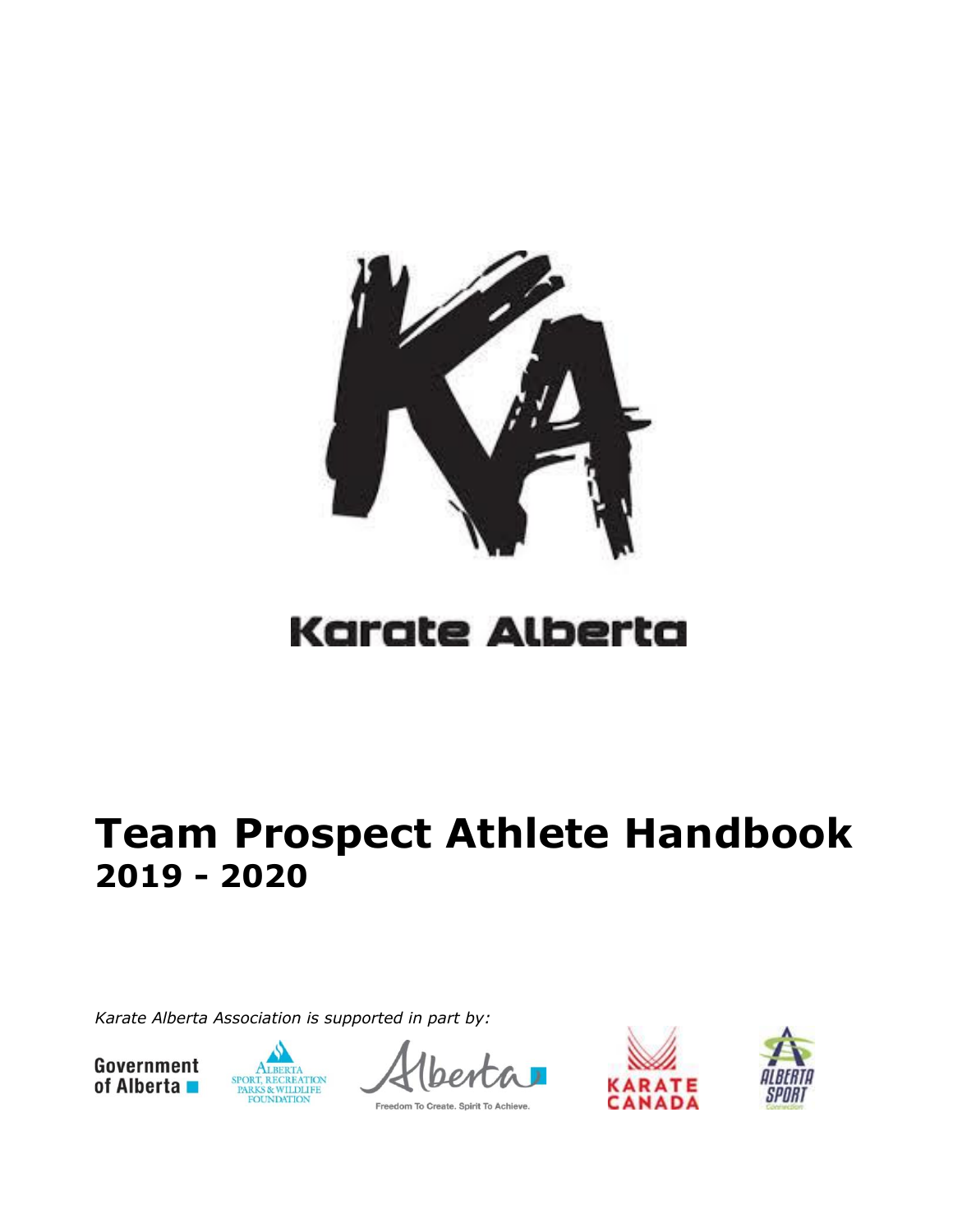## <span id="page-1-0"></span>**TABLE OF CONTENTS**

| A.                                                       |  |
|----------------------------------------------------------|--|
|                                                          |  |
|                                                          |  |
|                                                          |  |
|                                                          |  |
|                                                          |  |
|                                                          |  |
|                                                          |  |
|                                                          |  |
|                                                          |  |
|                                                          |  |
| <b>B.</b>                                                |  |
|                                                          |  |
|                                                          |  |
| $C_{1}$                                                  |  |
|                                                          |  |
|                                                          |  |
|                                                          |  |
|                                                          |  |
|                                                          |  |
|                                                          |  |
|                                                          |  |
|                                                          |  |
| KA 2019/2020 SEASON VOLUNTEER PROGRAM POINTS SCHEDULE 15 |  |
| D.                                                       |  |
|                                                          |  |
|                                                          |  |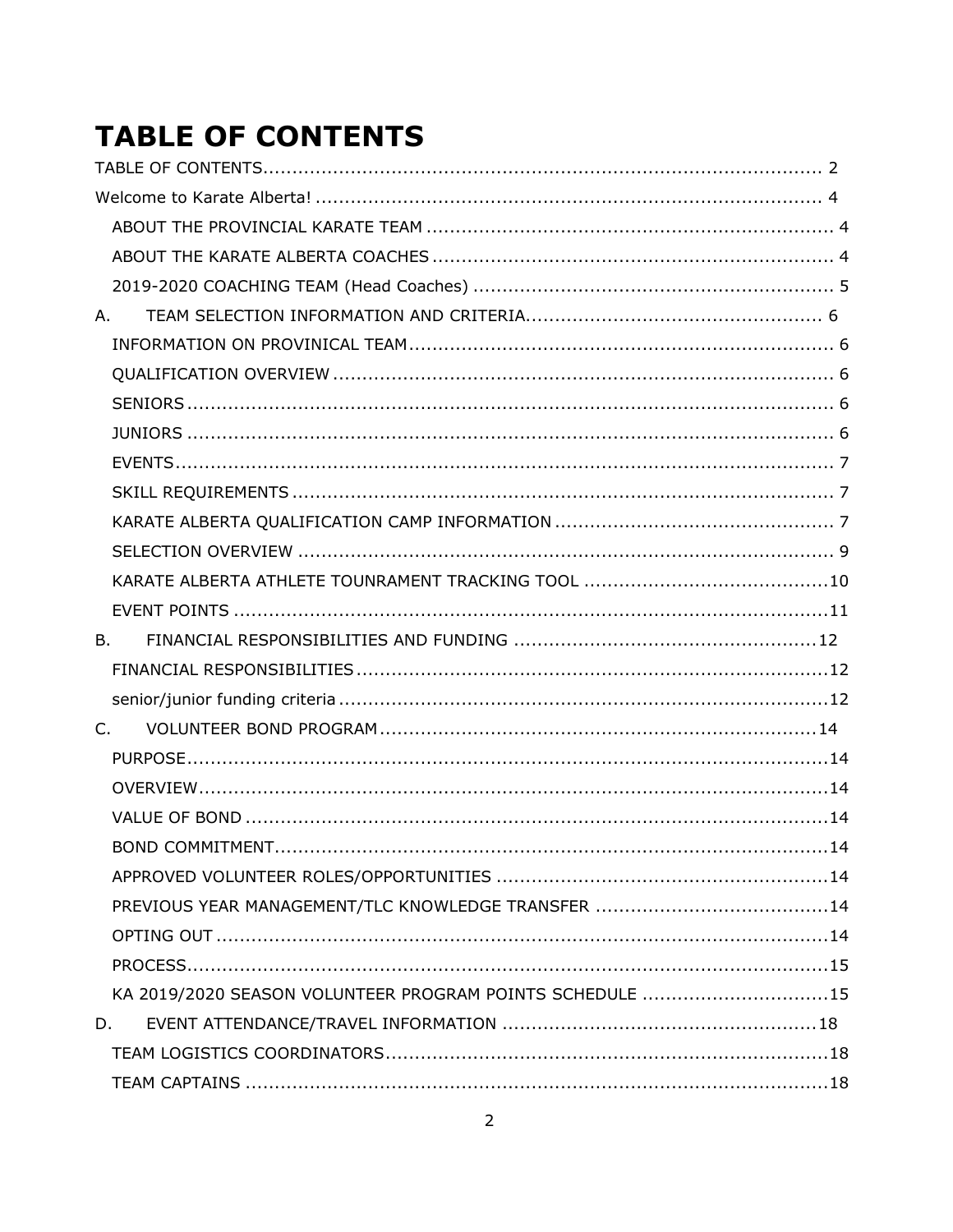| E., |  |
|-----|--|
|     |  |
|     |  |
|     |  |
|     |  |
|     |  |
|     |  |
|     |  |
|     |  |
|     |  |
|     |  |
|     |  |
|     |  |
|     |  |
|     |  |
|     |  |
|     |  |
|     |  |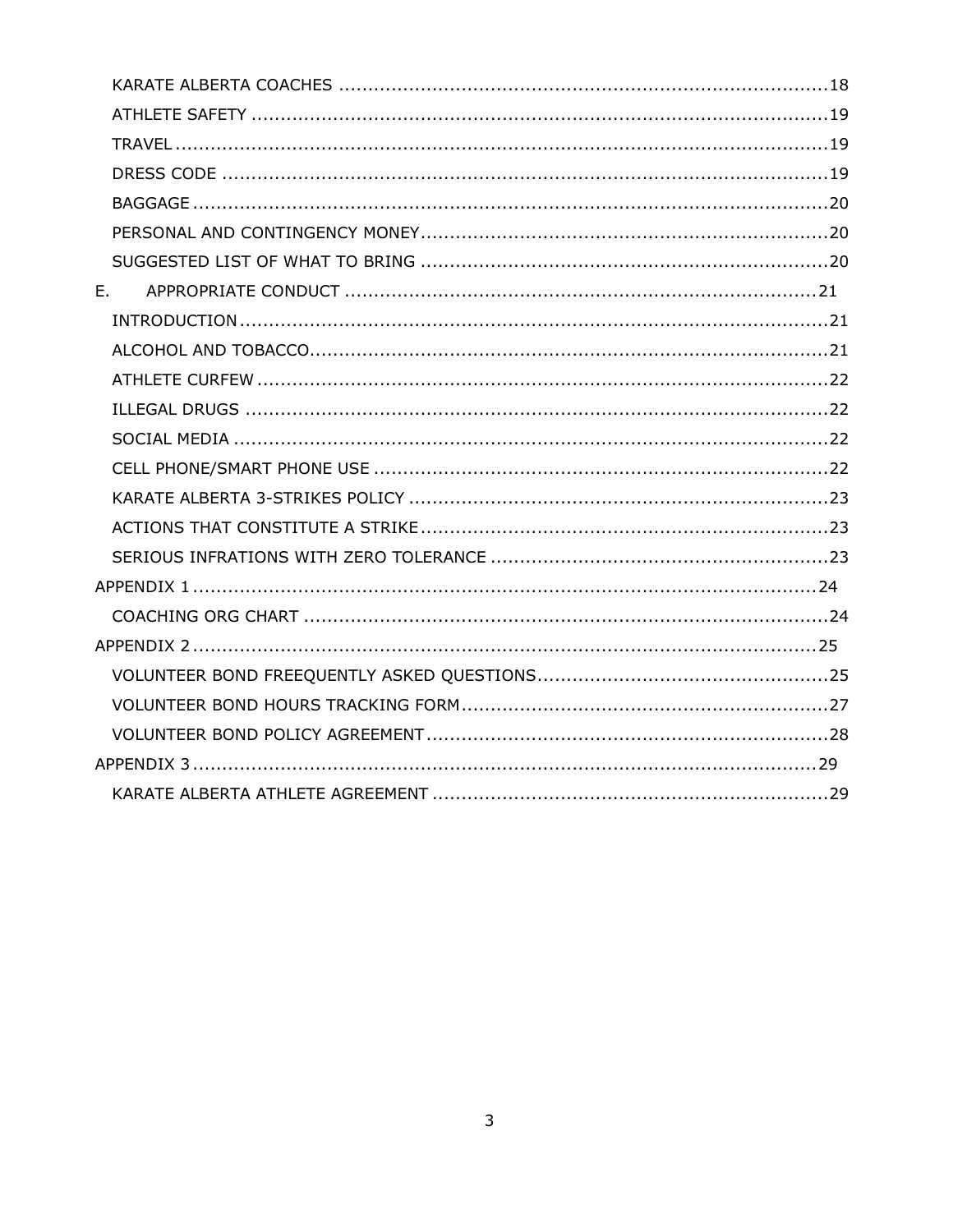## <span id="page-3-0"></span>**Welcome to Karate Alberta!**

Welcome to another season of training and team selection for both the 2020 Senior Karate Canada National Championships and 2020 Junior Karate Canada National Championships.

Karate Alberta ('**KA**') is the governing body of sport karate in the province. As an association, KA's mission is 'To promote cooperation and collaboration among all Karate styles through training and competition.' Karate Alberta has played a significant role in the achieved success of many of the province's top karate athletes. The vision of KA is 'To be the voice that promotes growth, development and excellence of karate in Alberta'.

## <span id="page-3-1"></span>**ABOUT THE PROVINCIAL KARATE TEAM**

As a provincial team member there are many privileges and opportunities to train and compete with the country's best coaches and athletes. You will have the opportunity to attend world class seminars and represent the province of Alberta at the 2020 Senior Karate Canada National Championships being hosted in Calgary, Alberta March 21 & 22, 2020 or the Junior Karate Canada National Championships hosted here in Toronto, Ontario May 1-3, 2020.

Full details about qualification are below can be found in the Selection Document.

There are many commitments of training, improvement of skills, and volunteering to be considered once selected for the 2020 KA provincial teams. We encourage you to familiarize yourself and read/review all related team selection criteria included in this handbook, as well as the attached appendix documents.

Should you ever have any questions please know that our doors are always open.

New Emails:

To facilitate communication separate emails have been created to address coaching and logistical queries.

[karate.alberta.coach@gmail.com](mailto:karate.alberta.coach@gmail.com) - for coaching related questions (i.e. discussions on athlete divisions, kata vs. kumite, absences for training, etc.)

[Karate.alberta.logistics@gmail.com](mailto:Karate.alberta.logistics@gmail.com) - for logistical related questions (i.e. bondable/volunteer information, fees, tournament information, teamwear, etc.)

## <span id="page-3-2"></span>**ABOUT THE KARATE ALBERTA COACHES**

The Karate Alberta coaches are selected from the currently most qualified individuals. Not only does the coaching team have decades of combined coaching karate experience, they also are required to complete NCCP (National Coaching Certification Programs) to insure each individual coach has proper education in coaching and developing athletes.

The KA coaches are selected to develop the team, make team selections that best benefit the province's high-performance expectations, foster team cohesiveness, and support all athletes at sanctioned tournaments.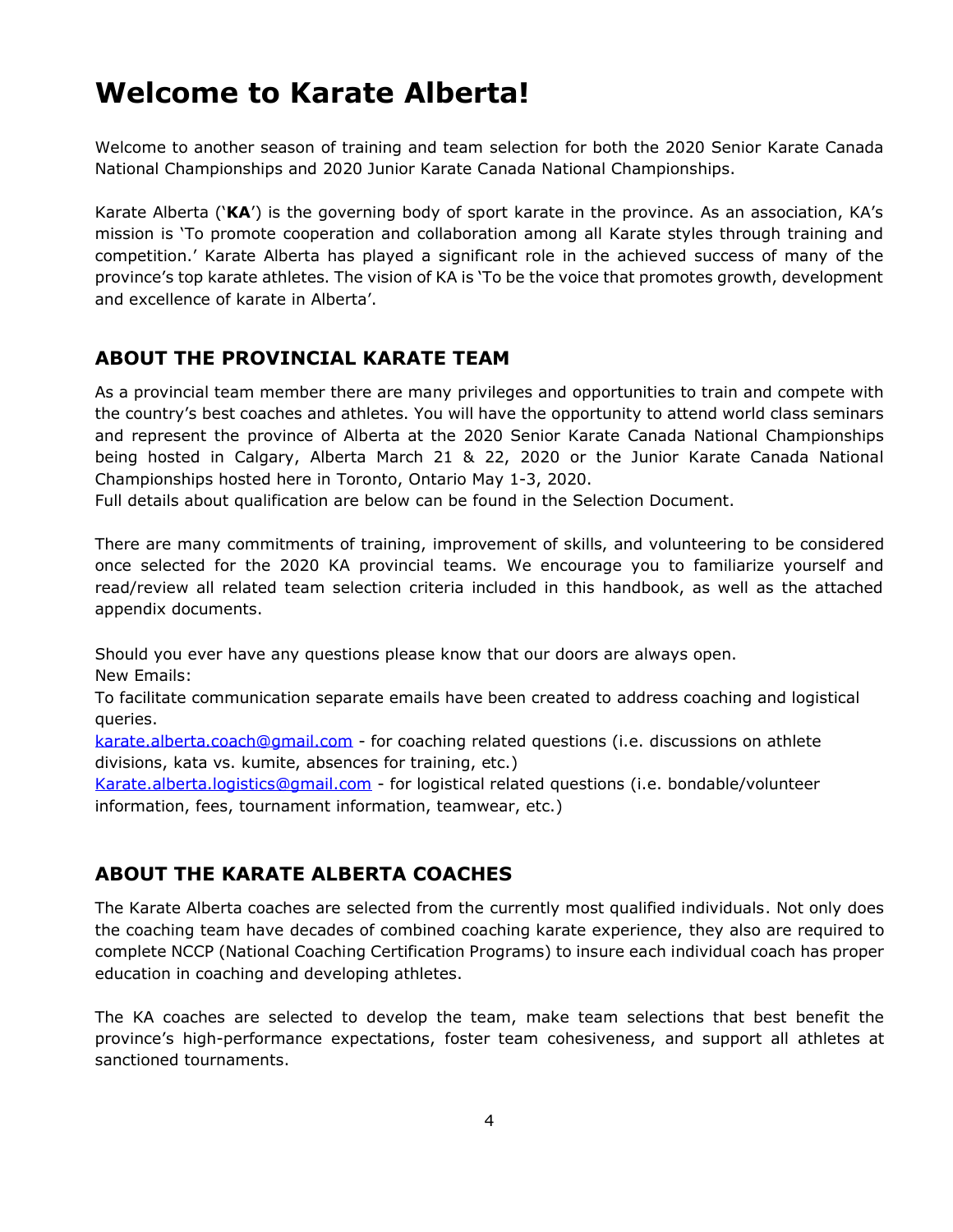The primary function of team coaches is to prepare the athletes mentally and physically for competition and to provide guidance and technical support for the athletes during competition. In addition, coaches act as ambassadors and advocates on behalf of the athletes in terms of ensuring that the technical elements of competition are being executed fairly and in accordance with the prescribed rules and regulations. In this respect, coaches are expected to represent Karate Alberta at all of the coach meetings and to communicate all information/decisions arising from those meetings to the rest of the delegation.

## <span id="page-4-0"></span>**2019-2020 COACHING TEAM (HEAD COACHES)**

| KA Para Head Coach           | Heather Fidyk      |
|------------------------------|--------------------|
| KA Kumite Head Coach         | Luis Plumacher     |
| KA Kata Head Coach           | Hidemi Uchiage     |
| KA High Performance Director | Adam Wackershauser |

We have many amazing assistant and development coaches you will meet at the trainings, coaches travelling to events will be chosen and announced before we travel to Nationals or other events. An organization chart for the coaches can be found in [APPENDIX 1](#page-23-0)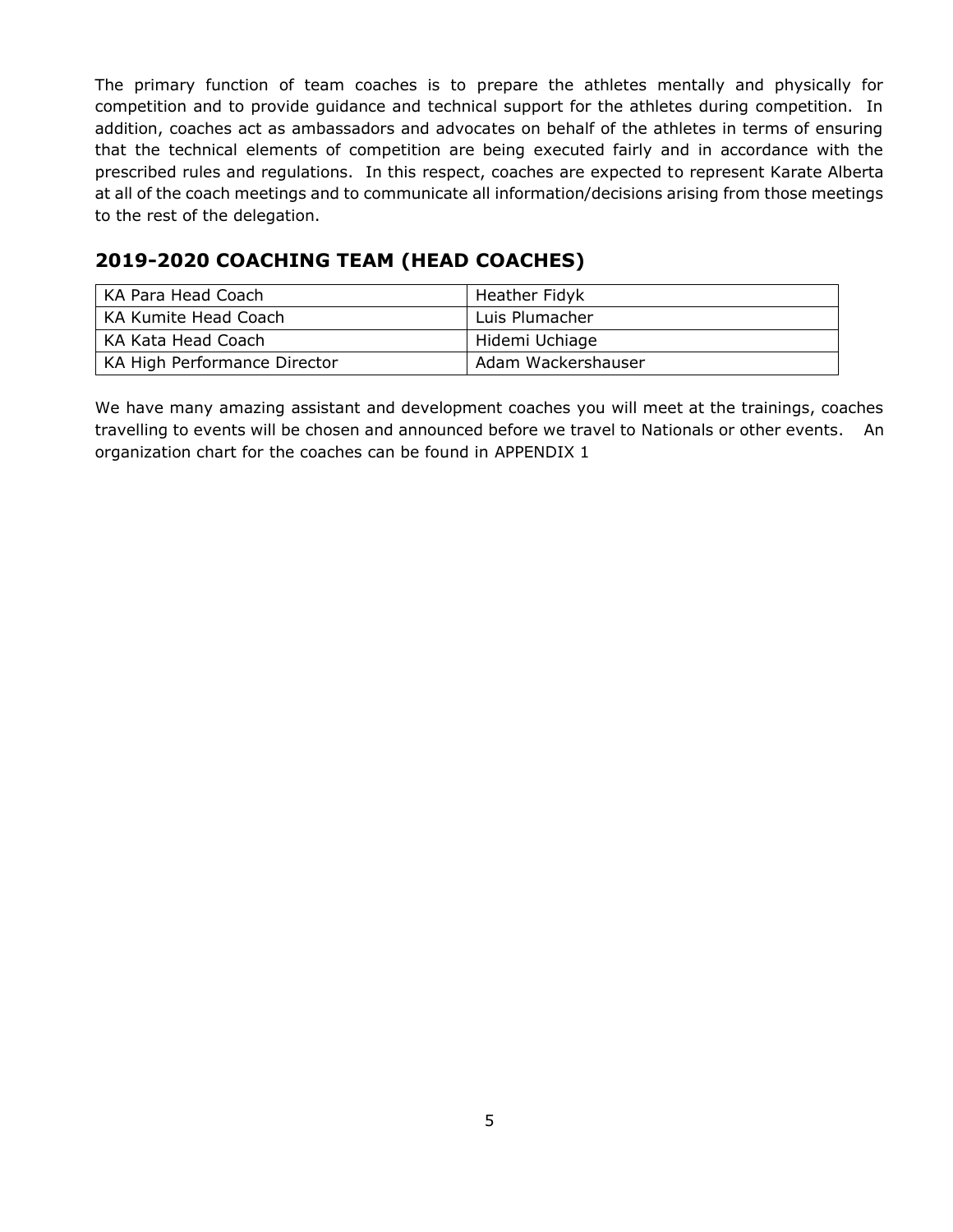## <span id="page-5-0"></span>**A. TEAM SELECTION INFORMATION AND CRITERIA**

## <span id="page-5-1"></span>**INFORMATION ON PROVINICAL TEAM**

The Provincial Team will represent Karate Alberta at each respective 2020 Karate Canada National Championships. To be selected for the Provincial Team, an athlete must show a high level of proficiency both physically and mentally, contributing a high level of effort that will allow him/her to have success at a National level and be competitive at the 2020 Karate Canada National Championships.

Athletes may try out for Kata, Kumite, Team Kata, Para kata or multiple events. Prior to the national championships, some athletes may also be selected to participate in team events. Please review the criteria and information carefully.

Our coaches have started moving toward an athlete centered qualification process that will focus on developing competitors with more experience and drive to be successful at nationals and beyond. Athlete centered means that athletes will be expected to train hard to be competitive and qualify for the team and that they are responsible, along with dojo coaches and parents, to prepare all documents, payments and consistently check karateab.org for any updates.

All athletes agree to be present, on time and have a good attitude towards all team members, support staff and coaches. Abide by the athlete agreement and athlete handbook. Athlete agreements will be signed prior to the pre camp for juniors and qualification camp for seniors.

All team member families will provide a volunteer bond. See Section [C.](#page-13-0)

Selection to the provincial team for juniors and seniors will again be separate this season. Senior Nationals - March 21-22, 2020 (Calgary) & Junior Nationals - May 1-3 2020 (Toronto).

## <span id="page-5-2"></span>**JUNIORS**

Junior athletes will be responsible for attending three competitions in or out of the province and attend the mandatory provincial qualification camp and ALL team trainings. *(Qualification Camp will go towards the three tournaments)*

Junior Training Dates

- Pre Camp Dec 14/15, 2019 **9:30 – 4pm** Location: Ecole Rose Savage
- Qualification Camp February 1/2, 2020 **See Schedule below** Location: Ecole Rose Savage
- Trainings March 1, 2020 & April 18, 2020 **9:30 – 4pm** Location: Ecole Rose Savage (April 18 Location TBD)

#### **SENIORS**

Senior athletes will responsible for attending two competitions in or out of the province and attend the mandatory provincial qualification camp and ALL team trainings. *(Qualification Camp will go towards the two tournaments)*

Senior Training Dates:

- Qualification Camp Jan 11/12, 2020 **See Schedule below** Location: Ecole Rose Savage
- Trainings January 25, 2020 & February 29, 2020 **9:30 – 4pm** Location: Ecole Rose Savage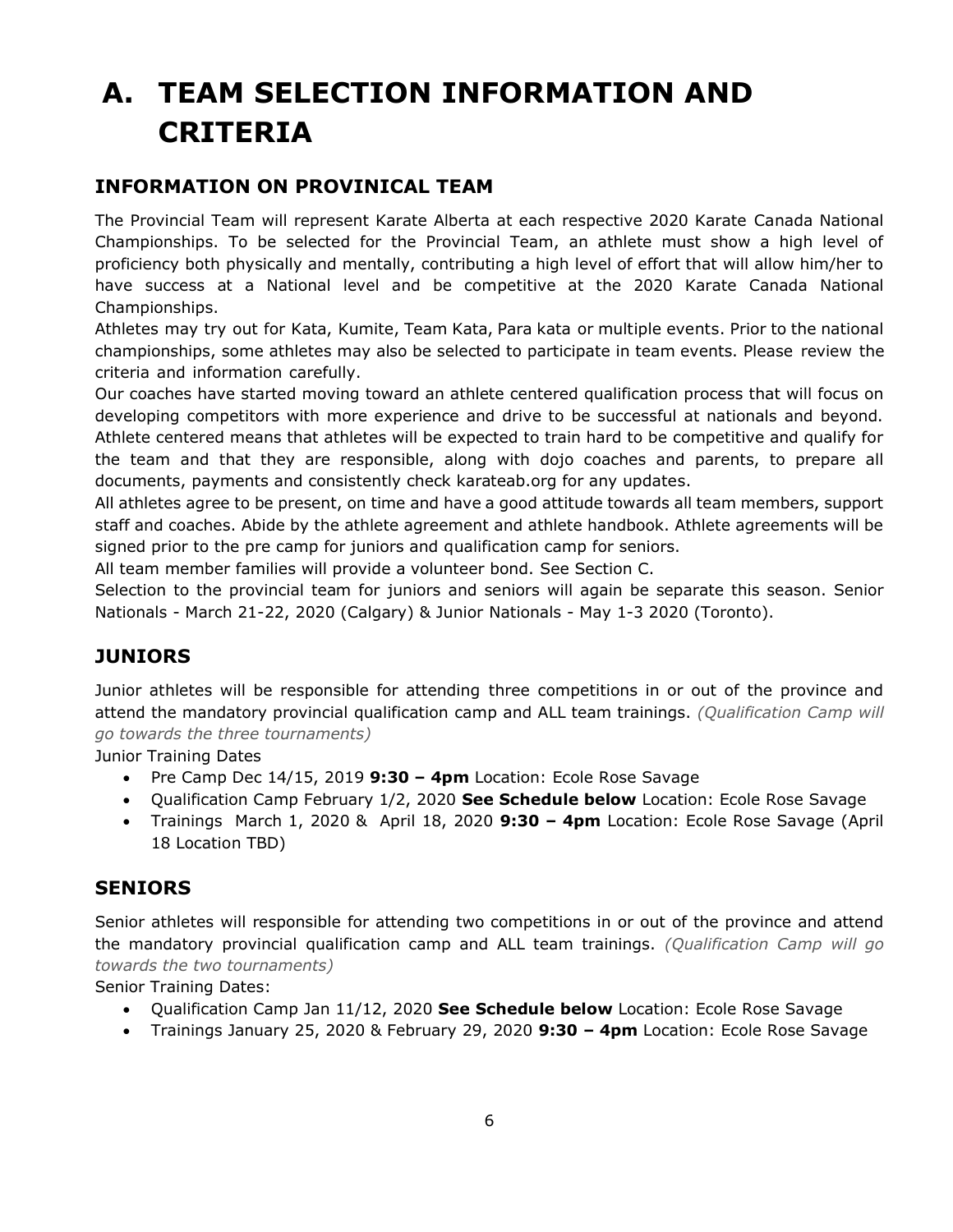## <span id="page-6-0"></span>**EVENTS**

All traditional and WKF events held between October 1, 2019 and the day before the Qualification Camp 2020 qualify for selection. Athletes are encouraged to partake in as many team events as possible. Listed below are some competitions this season that are highly suggested for athlete development. Each season an event may be chosen to help develop athletes and/or coaches.

- MANY OPEN EVENTS AVAILABLE MONTHLY BY VISITING KARATEAB.ORG
- SATO CUP Burnaby, BC, CAN
- WEST COAST OPEN Tacoma, Washington, USA
- STEVESTONE KARATE INVITATIONAL Richmond, BC, CAN
- JUNIOR INTERNATIONAL KARATE CUP, LAS VEGAS, NEVADA, USA
- US OPEN KARATE CHAMPIONSHIPS LAS VEGAS, NEVADA, USA

#### <span id="page-6-1"></span>**SKILL REQUIREMENTS**

#### **Kata**

- 1. Athletes must have a minimum of four kata that are deemed to be of use at a national championship. A minimum difficulty level that would allow for competitiveness at the Nationals.
- 2. Athletes whose fundamentals are deemed to not be at a minimum level will not attend, this is in the best interest of athlete's development. This can be the case even if the athlete is of sufficient rank in the province to qualify.
- 3. Tournament results We calculate points from all mandatory and non‐mandatory events. Points are calculated based on tournament results as outlined in the Event Points table on page [11.](#page-10-0) Those athletes with the highest point totals will receive the greatest consideration for inclusion on the team. Although point totals are import they are not the only consideration for inclusion.

#### **Kumite**

- 1. Athletes must be "fit to fight". If the coaches determine that the athlete's fitness level could lead to danger or injury they may not be selected for the provincial team.
- 2. Athletes must maintain a technical ability that is sufficient to be competitive at Nationals. We wish to ensure that athletes can compete with a reasonable proficiency to not endanger themselves or others.
- 3. Tournament results We calculate points from all mandatory and non-mandatory events Points are calculated based on tournament results as outlined in the Event Points table on page [11.](#page-10-0) Those athletes with the highest point totals will receive the greatest consideration for inclusion on the team. Although point totals are import they are not the only consideration for inclusion.

## <span id="page-6-2"></span>**KARATE ALBERTA QUALIFICATION CAMP INFORMATION**

**ATHLETES**: Athletes are expected to compete for their place on the team at the Qualification Camp. Kata athletes will perform 4 **Katas**, Kumite athletes will compete in a **round robin event(or similar to determine our top athletes)**. If a division does not have enough competitors to allow for quality competition athletes may be asked to compete against an athlete from a different weight or age division. Each Kata division – maximum 4 athletes, each Kumite division – maximum 3 athletes (see **NOTE1**).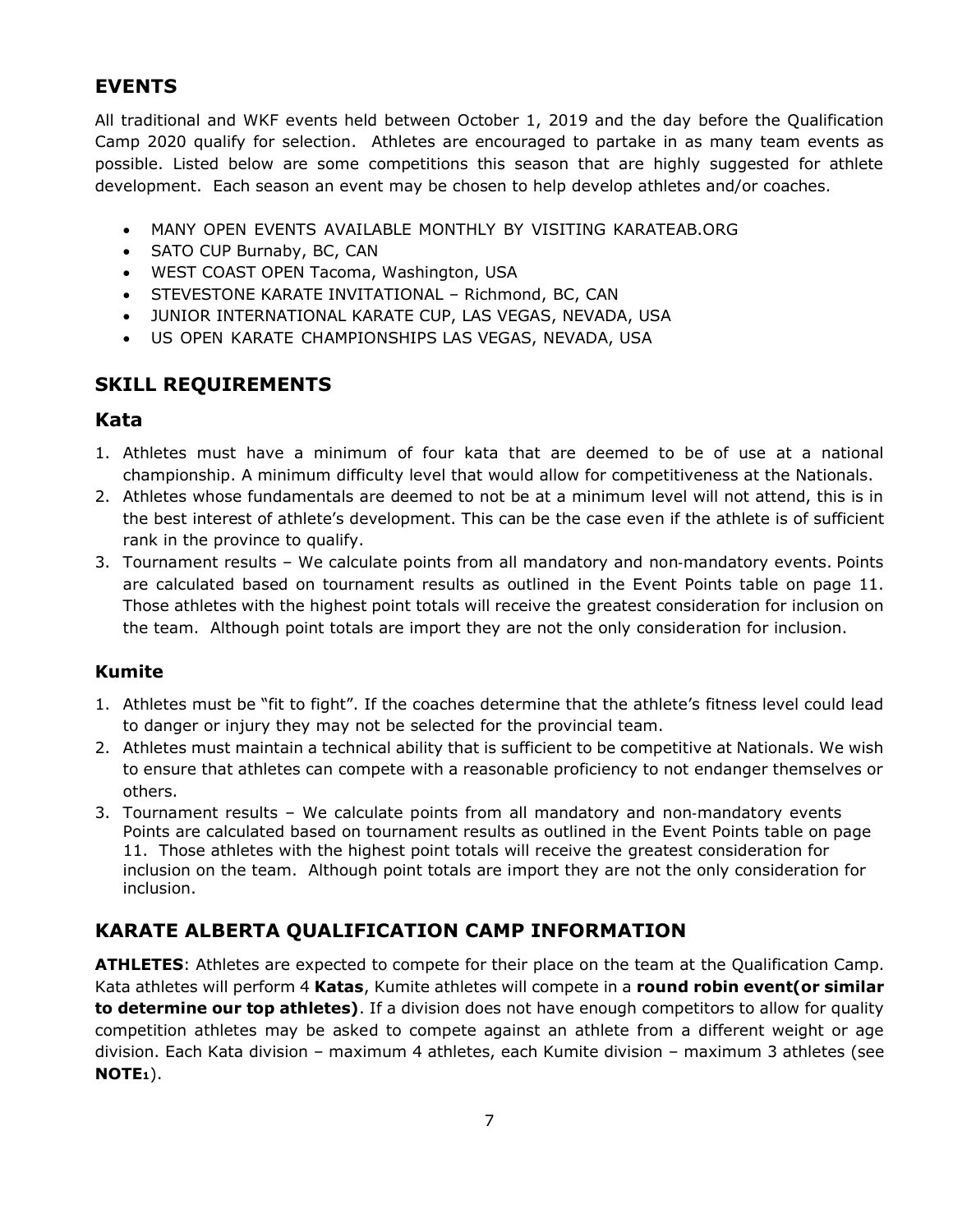**DOJO SENSEI**: May come and coach from the chair during this event (full track suit). Coaches must behave professionally, or they may be asked to leave.

**PARENTS**/**FAMILY**: Can come to watch and cheer.

#### **QUALIFICATION CAMP SCHEDULE:**

| <b>SATURDAY (QUALIFICATION TOURNAMENT)</b>                 | <b>SUNDAY (SKILLS/DRILLS DAY)</b>                         |
|------------------------------------------------------------|-----------------------------------------------------------|
| <b>8 AM SET UP - ALL ATHLETES (U21 KATA EXEMPT)</b>        | 930 AM - coaches talk                                     |
| <b>9 AM START - KATA - U21 Male and Female athletes</b>    | <b>10 AM START</b> - Kata and Kumite training             |
| will compete first. Followed by Para, Junior, Cadet and    | 12 PM LUNCH - Break                                       |
| U14 in that order.                                         | <b>1 PM_START</b> - Kata and Kumite training              |
| <b>11 AM START - KUMITE - U21 Male and Female</b>          | <b>3 PM</b> – COOLDOWN AND TEARDOWN                       |
| athletes will compete first heaviest to lightest. Followed | <b>3 PM SELECTION</b> - Team will be posted at conclusion |
| by Junior, Cadet and U14                                   | of event. Followed by debrief from coaches.               |
| 2-3 PM COOL DOWN - ALL ATHLETES                            |                                                           |
|                                                            |                                                           |

The coaches will be ranking the athletes based on:

- performance and results at the "Qualification Tournament"
- attendance at the minimum events (performance will be evaluated as well)
- attitude and effort in trainings
- preparedness for a national event

After Qualification Camp athletes will be ranked they will be selected based on the number of spots available per Provincial team (based on number of athletes per division from Karate Canada).

**For athletes that will age out before Junior Pan-American Championships**: Once the Karate Alberta Provincial team is selected based on the WKF divisions and of the **Karate Alberta Age Matrix<sup>2</sup>** (if spots are available), athletes who qualified according to Karate Canada Age Matrix (not yet available) may apply to Karate Alberta Coaches to compete in the division. Additional athletes will be selected based on same criteria as for KA team selection. Athletes will not be funded for this division.

#### **Karate Alberta Age Matrix<sup>2</sup>**

|               | <b>YOUTH</b> | <b>CADET</b> | <b>JUNIOR</b> | U <sub>21</sub> | <b>SENIOR</b> |
|---------------|--------------|--------------|---------------|-----------------|---------------|
|               | DOB between  | DOB between  | DOB between   | DOB between     | DOB on or     |
|               |              |              |               |                 | before        |
| <b>KATA</b>   | May 1, 2006  | May 1, 2004  | May 1, 2002   | May 1, 2001     | May 25, 2004  |
|               | May 1, 2008  | Aug 24, 2006 | Aug 24, 2004  | Aug 24, 2004    |               |
| <b>KUMITE</b> | May 1, 2006  | May 1, 2004  | May 1, 2002   | May 1, 2001     | May 25, 2002  |
|               | May 1, 2008  | Aug 24, 2006 | Aug 24, 2004  | Aug 24, 2004    |               |
| <b>PARA</b>   | N/A          | N/A          | May 1, 2006   | N/A             | May 25, 2004  |
|               |              |              | May 25, 2004  |                 |               |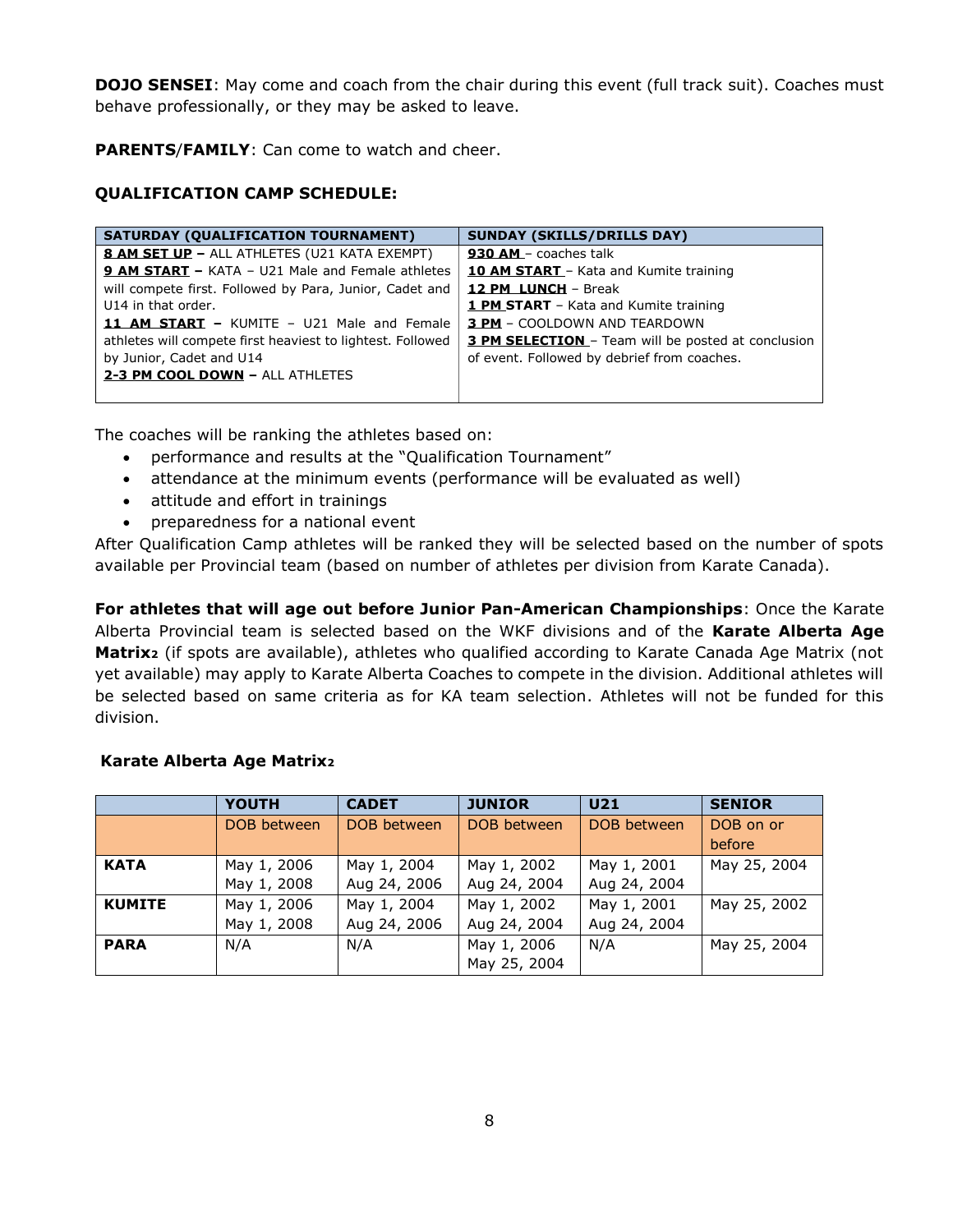## <span id="page-8-0"></span>**SELECTION TO KA PROVINCIAL TEAMS OVERVIEW**

Athletes will be selected to represent KA at the Karate Canada National tournaments in the following order:

- Automatic invitation from Karate Canada
- Qualification Camp Results Top rank in division, followed by second, then third until spots are filled **NOTE<sup>1</sup>**
- Receive a 'wild card' designation (chosen by the head coaches)

Once selected Athletes must:

- Attend all mandatory trainings and events
- Follow all rules and directions laid out by Karate Alberta and Coaching Staff
- Maintain a level of skill and ability required to compete at the Nationals
- Maintain weight (kumite)

**NOTE<sup>1</sup>** Karate Alberta Coaches may not necessarily select an athletes to fill a spot on the team. Athletes must take responsibility to be prepared technically, physically and mentally for the qualification camps. If coaches feel it is not in the athlete's best interest to attend the nationals they can be cut from the team (with a majority vote of the head coaches).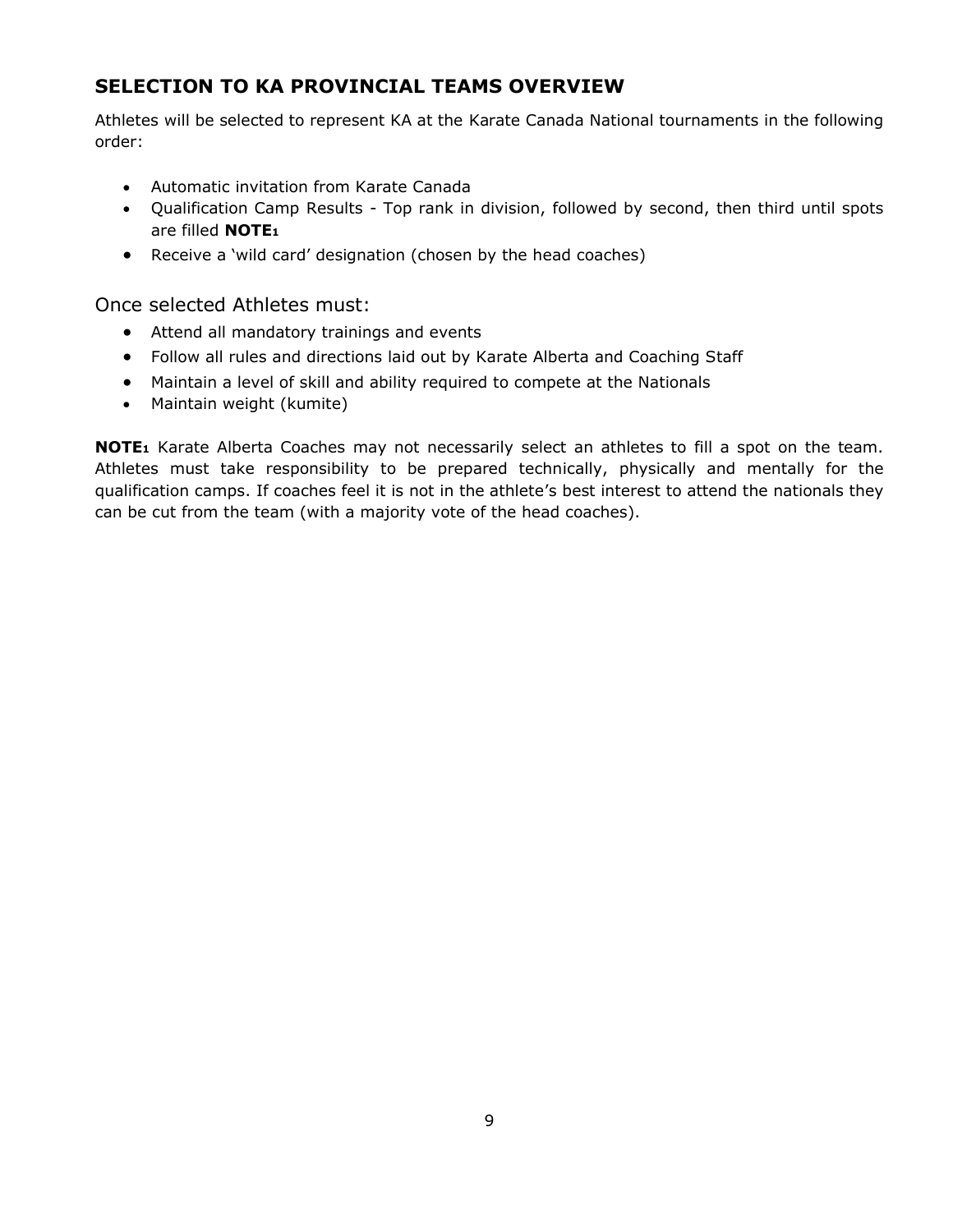## <span id="page-9-0"></span>**KARATE ALBERTA ATHLETE TOURNAMENT TRACKING TOOL (SAMPLE)**

*This tool will be used to record any tournaments that an athlete participates in and the result during the competitive season. Fill out the information and have it signed by an official or a tournament director. If there is information missing, it WILL not be taken as an official event. If any information is falsified the athlete doing so will be subjected to disciplinary action. Please bring this copy for confirmation at the qualification event or email a copy of your results to* [KA\\_Coach@karateab.org](mailto:KA_Coach@karateab.org) *Subject line Programming and bring this copy for confirmation at the selection event*

#### Event Tracker for First Division:

| <b>Athlete Season Event Tracker</b> |                  |    |  |                     |                              |                   |               |    |
|-------------------------------------|------------------|----|--|---------------------|------------------------------|-------------------|---------------|----|
|                                     | No. Athlete Name |    |  | Age Gender Division | <b>Event Name</b>            | <b>Event Date</b> | Result Points |    |
|                                     | ex Some Name     | 18 |  |                     | M (-)84kg Big Ol' Tournament | Oct 10 2019       | 2             | 30 |
|                                     |                  |    |  |                     |                              |                   |               |    |
| 2                                   |                  |    |  |                     |                              |                   |               |    |
| 3                                   |                  |    |  |                     |                              |                   |               |    |
| 4                                   |                  |    |  |                     |                              |                   |               |    |
| 5                                   |                  |    |  |                     |                              |                   |               |    |
| 6                                   |                  |    |  |                     |                              |                   |               |    |
|                                     |                  |    |  |                     |                              |                   |               |    |
| 8                                   |                  |    |  |                     |                              |                   |               |    |

Event Tracker for Second Division:

|   | <b>Athlete Season Event Tracker</b> |    |  |                     |                              |                   |               |    |
|---|-------------------------------------|----|--|---------------------|------------------------------|-------------------|---------------|----|
|   | No. Athlete Name                    |    |  | Age Gender Division | <b>Event Name</b>            | <b>Event Date</b> | Result Points |    |
|   | ex Some Name                        | 18 |  |                     | M (-)84kg Big Ol' Tournament | Oct 10 2019       |               | 30 |
|   |                                     |    |  |                     |                              |                   |               |    |
| 2 |                                     |    |  |                     |                              |                   |               |    |
| 3 |                                     |    |  |                     |                              |                   |               |    |
| 4 |                                     |    |  |                     |                              |                   |               |    |
| 5 |                                     |    |  |                     |                              |                   |               |    |
| 6 |                                     |    |  |                     |                              |                   |               |    |
|   |                                     |    |  |                     |                              |                   |               |    |
| 8 |                                     |    |  |                     |                              |                   |               |    |

This season athletes are expected to learn to utilize this tool and submit it as part of their demonstration of their responsibility as a KA athlete. Next season athlete's results will become part of the selection criteria.

Below is a copy of the point matrix that will be used for the 2021 and future season. It would be ideal for you to familiarize yourself with it so you can use it next season.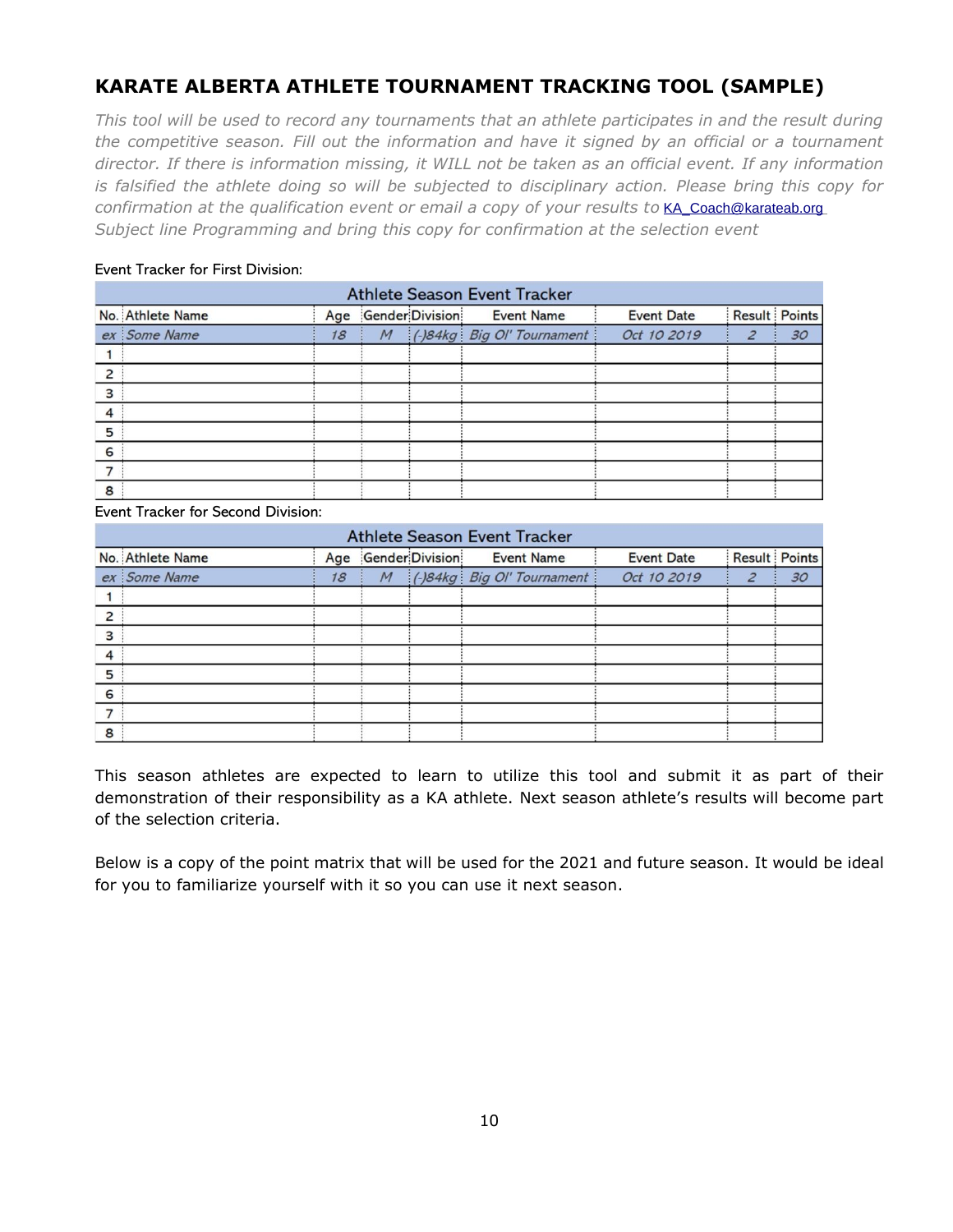## <span id="page-10-0"></span>**EVENT POINTS**

| <b>PROVINCIAL EVENTS</b> |                                                                    |       |               |               |             |  |
|--------------------------|--------------------------------------------------------------------|-------|---------------|---------------|-------------|--|
|                          | ALL WKF AND TRADITIONAL TOURNAMENTS WITHIN THE PROVINCE OF ALBERTA |       |               |               |             |  |
| <b>PARTICIPATION</b>     | TOP 7                                                              | TOP 5 | <b>BRONZE</b> | <b>SILVER</b> | <b>GOLD</b> |  |
| 5 POINTS                 | N/A                                                                | N/A   | 10 POINTS     | 20 POINTS     | 30 POINTS   |  |

| <b>OUT OF PROVINCE (IN COUNTRY)</b>                              |       |       |                  |                  |                  |
|------------------------------------------------------------------|-------|-------|------------------|------------------|------------------|
| ALL WKF AND TRADITIONAL EVENTS WITH 3 OR LESS COUNTRIES INVOLVED |       |       |                  |                  |                  |
| <b>PARTICIPATION</b>                                             | TOP 7 | TOP 5 | <b>BRONZE</b>    | <b>SILVER</b>    | <b>GOLD</b>      |
| 10 POINTS                                                        | N/A   | N/A   | <b>15 POINTS</b> | <b>30 POINTS</b> | <b>45 POINTS</b> |

| <b>OUT OF COUNTRY(NON WKF QUALIFIER)</b>                        |       |                  |               |               |                  |  |
|-----------------------------------------------------------------|-------|------------------|---------------|---------------|------------------|--|
| <b>EXAMPLES US OPEN, WEST COAST OPEN (ONLY ELITE DIVISIONS)</b> |       |                  |               |               |                  |  |
| <b>PARTICIPATION</b>                                            | TOP 7 | TOP 5            | <b>BRONZE</b> | <b>SILVER</b> | <b>GOLD</b>      |  |
| 10 POINTS                                                       | N/A   | <b>15 POINTS</b> | 20 POINTS     | 40 POINTS     | <b>60 POINTS</b> |  |

| <b>PANAMERICAN WKF EVENT (JR/SR PKF AND PKF K1/SERIES A)</b>                              |                  |       |               |               |             |  |
|-------------------------------------------------------------------------------------------|------------------|-------|---------------|---------------|-------------|--|
| ANY WKF SANCTIONED EVENT THAT KARATE CANADA RECOGNIZES                                    |                  |       |               |               |             |  |
| <b>PARTICIPATION</b>                                                                      | TOP <sub>7</sub> | TOP 5 | <b>BRONZE</b> | <b>SILVER</b> | <b>GOLD</b> |  |
| 50 POINTS<br>30 POINTS<br><b>15 POINTS</b><br>60 POINTS<br>90 POINTS<br><b>120 POINTS</b> |                  |       |               |               |             |  |
| <b>PARTICIPATION AND RESILITS POINT ACCLIMILLATE</b>                                      |                  |       |               |               |             |  |

| <b>PARTICIPATION AND RESULTS POINT ACCUMULATE</b> |  |
|---------------------------------------------------|--|
|                                                   |  |

| WKF EVENT (JR/SR WORLDS, K1 AND SERIES A)                                                         |  |  |  |  |  |  |
|---------------------------------------------------------------------------------------------------|--|--|--|--|--|--|
| ANY WKF SANCTIONED EVENT THAT KARATE CANADA RECOGNIZES                                            |  |  |  |  |  |  |
| <b>SILVER</b><br><b>GOLD</b><br>TOP 5<br><b>BRONZE</b><br>TOP 7<br><b>PARTICIPATION</b>           |  |  |  |  |  |  |
| <b>75 POINTS</b><br><b>125 POINTS</b><br>20 POINTS<br>40 POINTS<br><b>150 POINTS</b><br>75 POINTS |  |  |  |  |  |  |
| <b>PARTICIPATION AND RESULTS POINT ACCUMULATE</b>                                                 |  |  |  |  |  |  |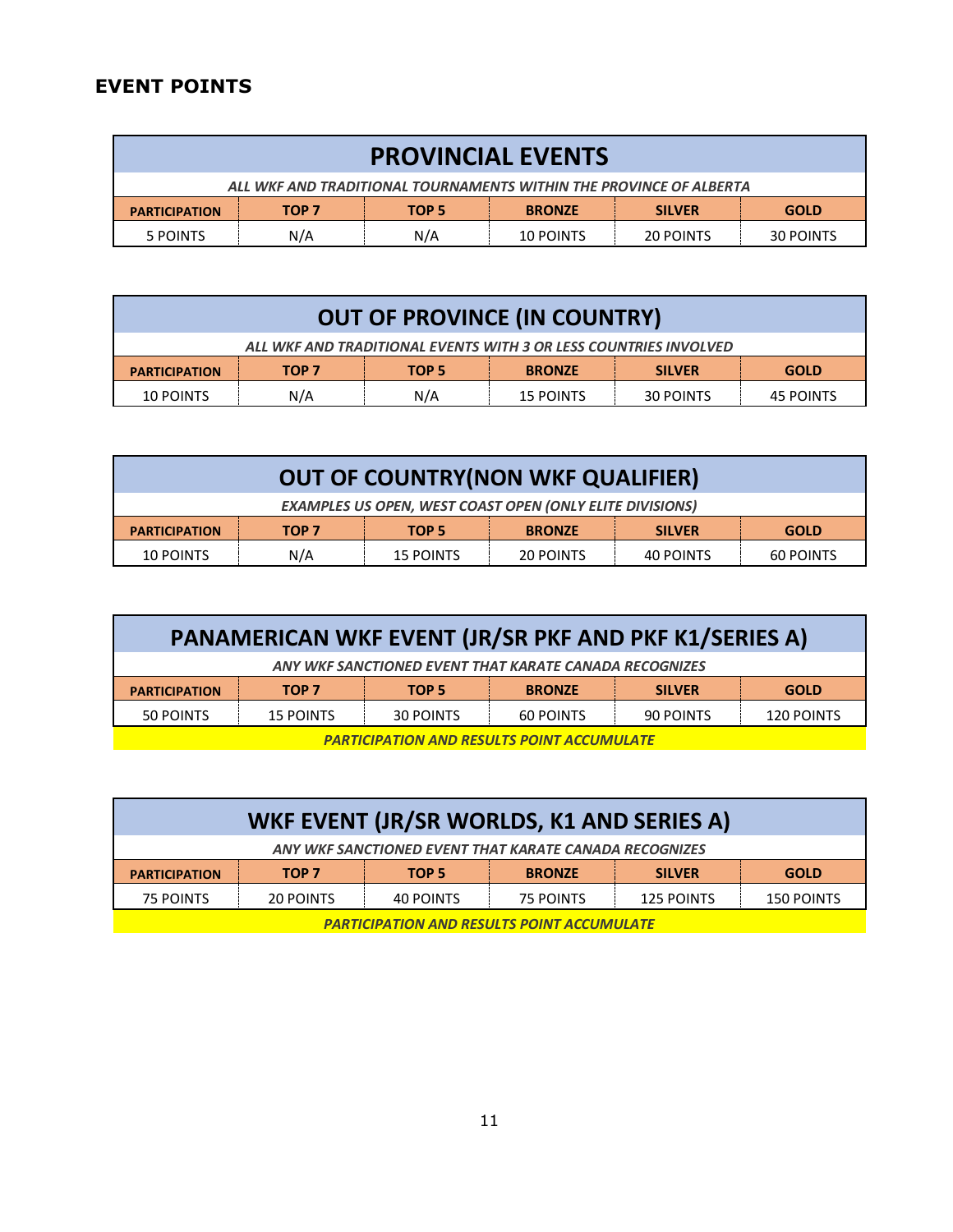## <span id="page-11-0"></span>**B. FINANCIAL RESPONSIBILITIES AND FUNDING**

## <span id="page-11-1"></span>**FINANCIAL RESPONSIBILITIES**

- 1. Pre Camp & Qualification Event \$100 per athlete This includes the Saturday tournament and Sunday training Team training fees ‐ \$50.00 per individual scheduled session
	- a. Price is applicable to all provincial and regional training camps/sessions
	- b. For families with 2 or more team prospects the price for the second individual is reduced by 50%
	- c. Paying for the team training fees does not guarantee you a spot on the provincial team.
- 2. Karate clinic fees \$75.00 per individual session
	- a. For families with 2 or more team prospects the price for the second individual is reduced by 50%
- 3. Volunteer Bond \$200 cheque
	- a. Section [C](#page-13-0) for more information

For all athletes selected for Senior/Junior Nationals some funding may be available, this will be based on our *Funding Tier System see below:*

## <span id="page-11-2"></span>**SENIOR/JUNIOR FUNDING CRITERIA**

The funding structure for the provincial team is outlined below. The current funding structure is to ensure that the athletes who are receiving the top results are structured for further success, while allowing anyone from any WKF style to try-out for the team and represent Karate Alberta at the National Championships.

#### **The Tier System**

| Karate Alberta - Tier Funding Table |                                                                                       |                                                                                                                                                                                                                                                                         |  |  |
|-------------------------------------|---------------------------------------------------------------------------------------|-------------------------------------------------------------------------------------------------------------------------------------------------------------------------------------------------------------------------------------------------------------------------|--|--|
| <b>Tier</b>                         | <b>Funding</b>                                                                        | <b>Description</b>                                                                                                                                                                                                                                                      |  |  |
| Tier I - International              | 100% of team fees and<br>Nationals expenses (excluding<br>food and personal spending) | International refers to an<br>athlete who medaled at the<br>Pan American championships<br>(during most recent season)<br>or a top 7 at WKF Worlds. K1<br>Events may apply, if the<br>competition was meaningful<br>and the athlete performed<br>multiple winning bouts. |  |  |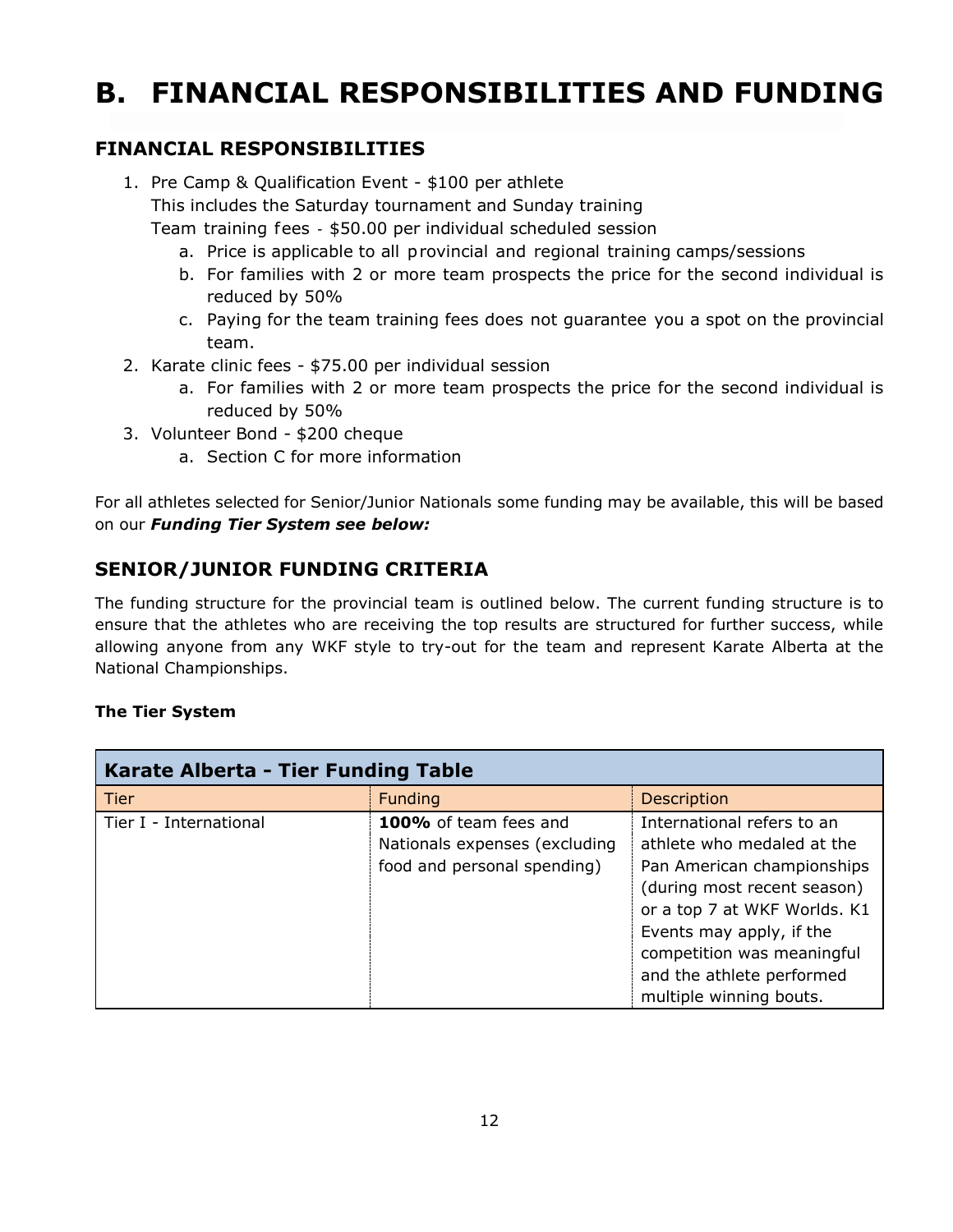| Karate Alberta - Tier Funding Table                         |                                                                                                                         |                                                                                                                                                                                                      |  |  |
|-------------------------------------------------------------|-------------------------------------------------------------------------------------------------------------------------|------------------------------------------------------------------------------------------------------------------------------------------------------------------------------------------------------|--|--|
| Tier                                                        | <b>Funding</b>                                                                                                          | <b>Description</b>                                                                                                                                                                                   |  |  |
| Tier I - National Top 2                                     | 66% of Nationals expenses<br>(excluding food and personal<br>spending)                                                  | National top 2 refers to an<br>athlete who won Gold or<br>Silver at the previous<br>nationals or they have had<br>enough success<br>internationally to be ranked<br>top 2 by Karate Canada.          |  |  |
| Tier II - Provincial rank 1st place                         | <b>33%</b> of Nationals expenses<br>(excluding food and personal<br>spending)                                           | Athletes ranked by KA as $#1$<br>and Bronze medalists from<br>2019 (#1 Rank in division<br>will apply to division with 4+<br>athletes or based on<br>performance in divisions less<br>than 4 people) |  |  |
| Tier III - Athletes selected to<br>the 2020 Provincial Team | No funding or maximum of<br>20% (excluding food and<br>personal expenses) of<br>Nationals budget distributed<br>evenly. | Split equally among<br>remaining athletes                                                                                                                                                            |  |  |

#### **Explanation of KA Athlete Funding**

Athlete funding is based on a fixed amount approved by the Board of Directors for each year. Depending on the level of the athletes on the team, size of the team and the location of the event funding will fluctuate from year to year.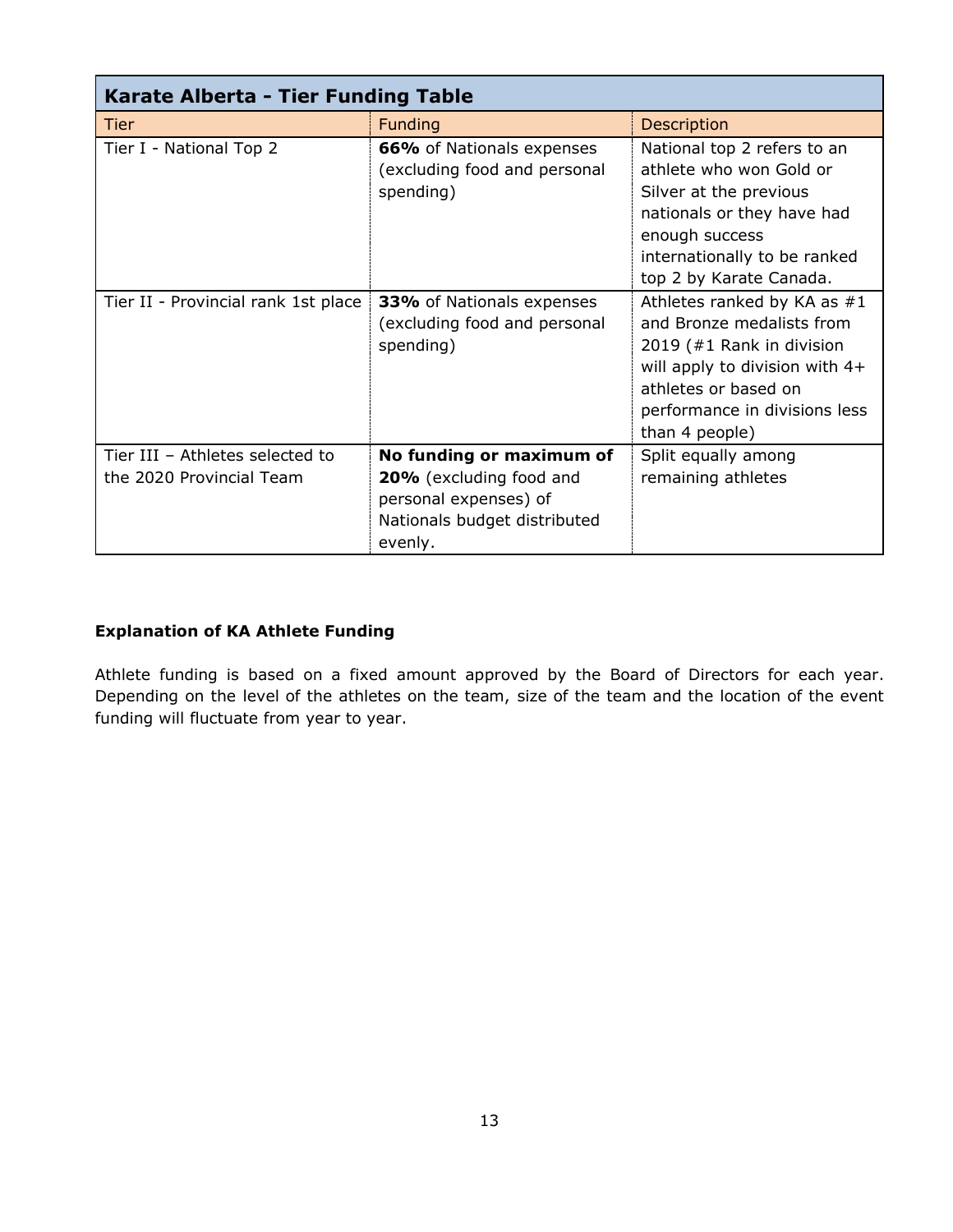## <span id="page-13-0"></span>**C. VOLUNTEER BOND PROGRAM**

#### **ASSOCIATED DOCUMENT TO BE SIGNED**

• Karate Alberta Volunteer Bond Policy Agreement (see [APPENDIX 2\)](#page-24-0)

#### <span id="page-13-1"></span>**PURPOSE**

To encourage all Karate Alberta (KA) members to become actively involved in the operation and success of our Association.

#### <span id="page-13-2"></span>**OVERVIEW**

KA is run completely by volunteers. Many of our members are unaware of just how much volunteer work and fundraising is necessary to operate a quality karate program. Examples of opportunities include fundraising initiatives, tournaments, preparing for both Junior and Senior Nationals, and assisting at both Junior and Senior Nationals. The volunteer bond program is in place to encourage our association members to step forward and get involved.

## <span id="page-13-3"></span>**VALUE OF BOND**

Every family with a registered athlete in KA must provide a bond payment in the form of a \$200.00 cheque at the time of registration in order for your child to participate in the 2019/2020 season. The cheque must be post-dated for May 8, 2020. You are required to provide ONE cheque PER family (not per athlete).

#### <span id="page-13-4"></span>**BOND COMMITMENT**

Volunteer commitment will be calculated based on a 10-point system per family. Approximately 1 hour of volunteer time will equal 1 point. Volunteers must be over the age of 14 years old to participate in the completion of bond points. The list of volunteer opportunities on the Volunteer Point Schedule identifies the activities and roles that will be available in the 2019-2020 year, although additional duties will become available throughout the year and will be posted on the KA website and also shared via email through team managers and/or coaches.

#### <span id="page-13-5"></span>**APPROVED VOLUNTEER ROLES/OPPORTUNITIES**

Please refer to the Volunteer Point Schedule for roles and point allocation.

#### <span id="page-13-6"></span>**PREVIOUS YEAR MANAGEMENT/TLC KNOWLEDGE TRANSFER**

Previous year Management or TLC positions will gain volunteer points through knowledge transfer of their roles to following year's incumbents.

#### <span id="page-13-7"></span>**OPTING OUT**

Families choosing to opt out of the volunteer bond program may do so at the time of registration by submitting a cheque for \$200.00 with a current date and by checking the appropriate box on the volunteer bond policy agreement. This cheque will be cashed by KA.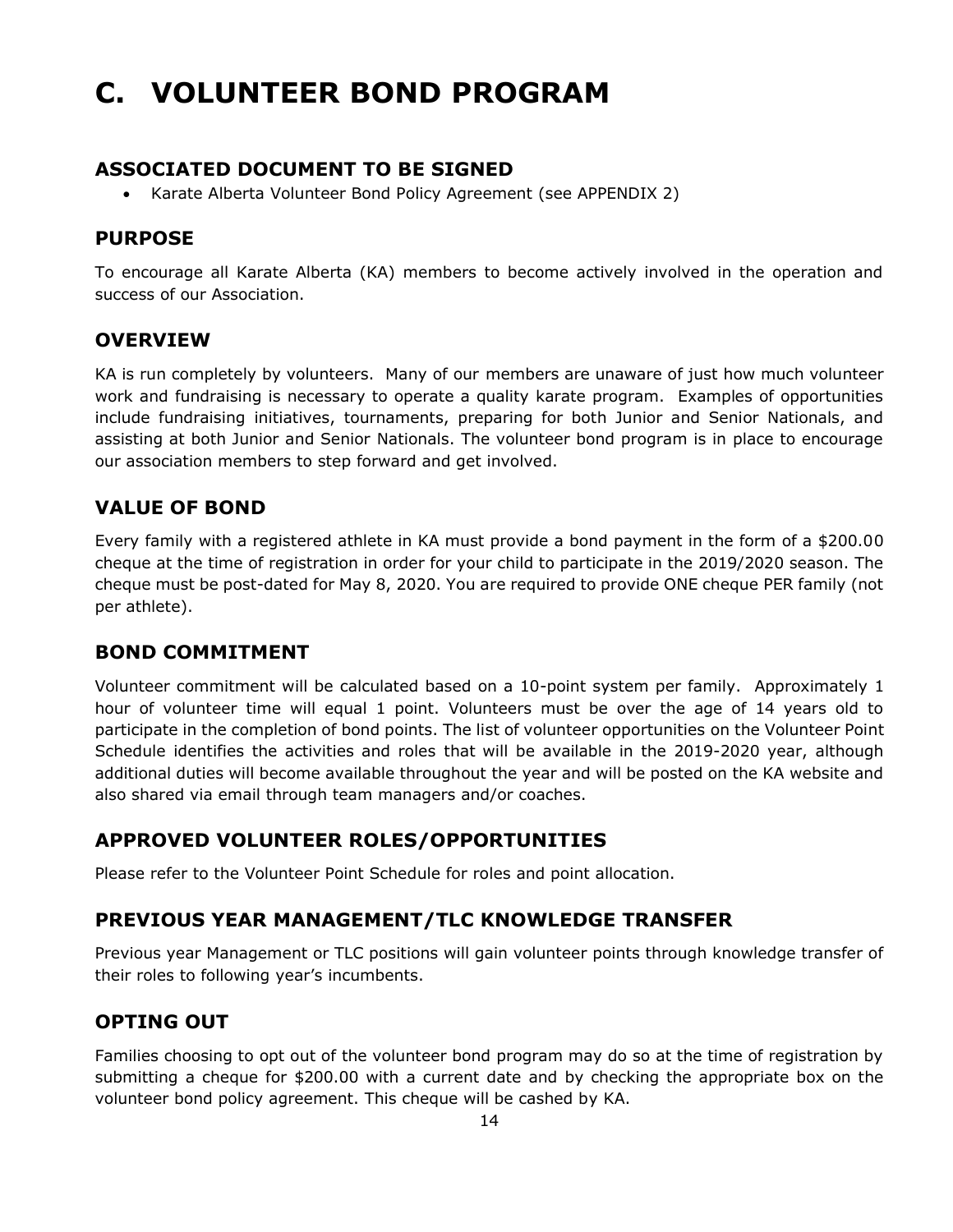## <span id="page-14-0"></span>**PROCESS**

- Each family will be required to provide a post-dated cheque in the amount of \$200.00 payable to Karate Alberta, dated May 8, 2020.
- Bond cheques are to be submitted at the time of registration no later than December14, 2019.
- Cheques will be returned to those families who complete their bond by the end of the season. Volunteers who do not fulfill their total hours will have their cheques cashed. If a bond cheque is returned NSF, an additional administration fee of \$**45**.00 will be due. Athletes with a balance owing will not be permitted to register for the following season until the debt is cleared.
- Volunteer points/hours will be approved by Karate Alberta. Only designated event coordinators, Team Managers, or Coaches will be eligible to sign off on volunteer hours worked. Your volunteer points/hours must be recorded and signed off on your bond tracking form. It is the family's responsibility to keep track of their hours and when their total points have been achieved submit their bond tracking form to the team manager. It is up to each family to ensure that they fulfill their volunteer obligation and to retain records of their approved hours by the end of the season.

| <b>Date</b>        | <b>Event</b>                  | <b>Volunteer Activity</b> | Points/day     |
|--------------------|-------------------------------|---------------------------|----------------|
| Dec 14-15,         | Junior Season Prep Camp       | <b>Front Table</b>        | $\overline{2}$ |
| 2019               |                               | Weigh Ins (1 day only)    | $\mathbf{1}$   |
|                    |                               | Attendance                | $\mathbf{1}$   |
| Jan 11-12,         | Senior Selection Camp         | <b>Front Table</b>        | $\overline{2}$ |
| 2020               |                               | Weigh Ins (1 day only)    | 1              |
|                    |                               | Attendance                | $\mathbf{1}$   |
| Jan 25, 2020       | Senior Training Camp #2       | <b>Front Table</b>        | $\overline{2}$ |
|                    |                               | Weigh Ins (1 day only)    | $\mathbf{1}$   |
|                    |                               | Attendance                | $\mathbf{1}$   |
| Feb 1-2, 2020      | Junior Training #2 -Selection | <b>Front Table</b>        | $\overline{2}$ |
|                    | Camp                          | Weigh Ins (1 day only)    | $\mathbf{1}$   |
|                    |                               | Attendance                | $\mathbf{1}$   |
| Feb 29, 2020       | Senior Training Camp #3       | <b>Front Table</b>        | $\overline{2}$ |
|                    |                               | Weigh Ins (1 day only)    | $\mathbf{1}$   |
|                    |                               | Attendance                | $\mathbf{1}$   |
| Mar 1, 2020        | Junior Training #3            | <b>Front Table</b>        | $\overline{2}$ |
|                    |                               | Weigh Ins (1 day only)    | $\mathbf{1}$   |
|                    |                               | Attendance                | $\mathbf{1}$   |
| Mar 21-22,<br>2020 | Senior KC Nationals (Calgary) | In Planning               | <b>TBA</b>     |
| April 18, 2020     | Junior Training Camp #4       | <b>Front Table</b>        | 2              |
|                    |                               | Weigh Ins (1 day only)    | $\mathbf{1}$   |
|                    |                               | Attendance                | $\mathbf{1}$   |

## <span id="page-14-1"></span>**KA 2019/2020 SEASON VOLUNTEER PROGRAM POINTS SCHEDULE**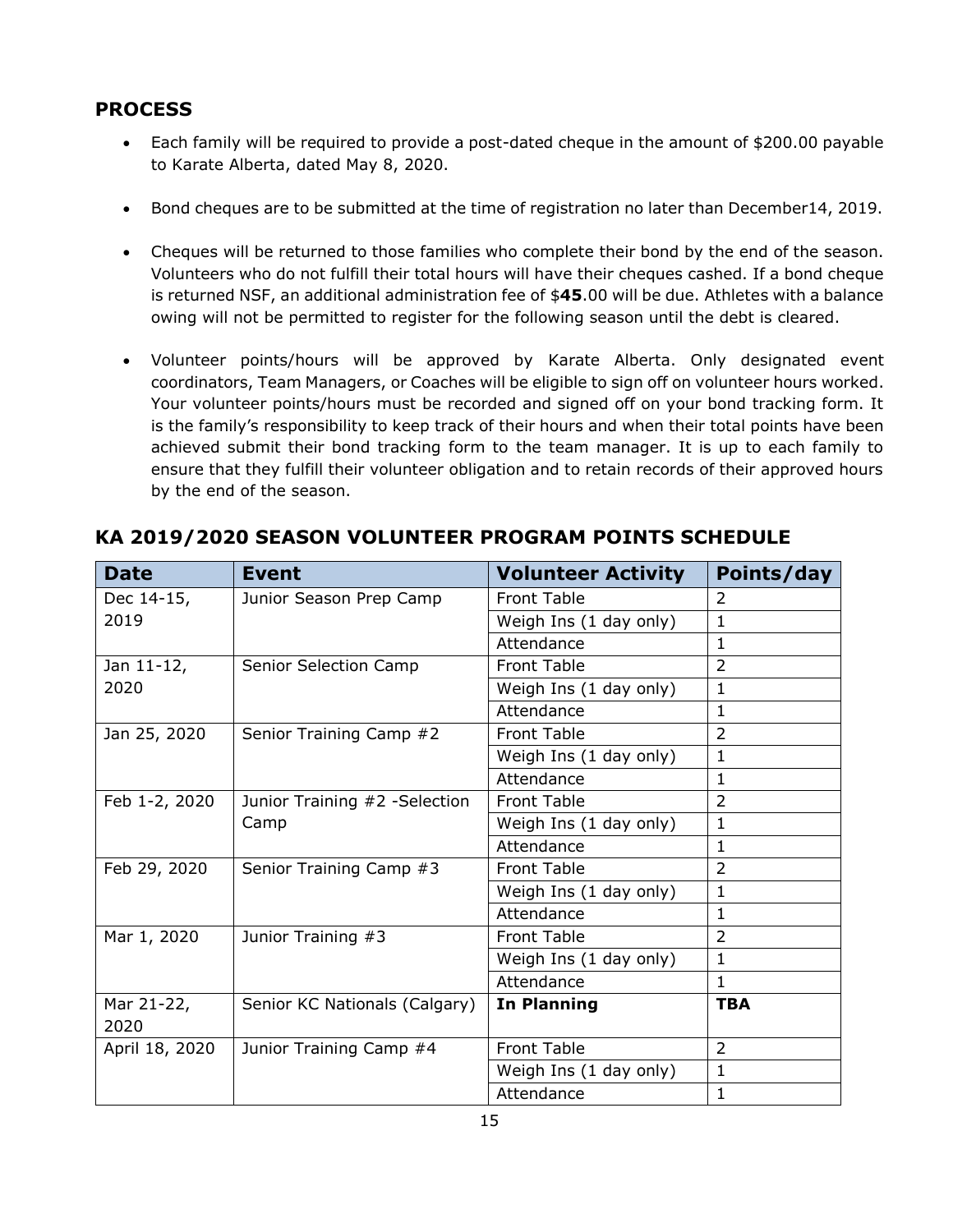| <b>Date</b>    | <b>Event</b>                  | <b>Volunteer Activity</b> | Points/day |
|----------------|-------------------------------|---------------------------|------------|
| Apr 30 - May 4 | Junior KC Nationals (Toronto) | In Planning               | TBA        |
| 2019-2020      | Full participation for season | KA coach                  | 10         |
| 2019-2020      | Full participation for season | KA Referee/Official       | 10         |
| 2019-2020      | Full participation for season | <b>KA Board Member</b>    | 10         |

| <b>Date</b>      | <b>Role</b>                                                                              | <b>Volunteer Activity</b>                 | Points/day |
|------------------|------------------------------------------------------------------------------------------|-------------------------------------------|------------|
| General          | Jackets and other items                                                                  | Sizing, ordering, pickup                  | 10         |
| <b>Positions</b> | (Crests, Online Store)                                                                   | and distribution                          |            |
|                  | Sport Data Management                                                                    | Registration of athletes,                 | 10         |
|                  |                                                                                          | coaches and other                         |            |
|                  |                                                                                          | members, register                         |            |
|                  |                                                                                          | athlete divisions and                     |            |
|                  |                                                                                          | payment to KC (previous                   |            |
|                  |                                                                                          | exp necessary)                            |            |
|                  | Sport Data Trainee                                                                       | Work alongside above,                     | 10         |
|                  |                                                                                          | including printing draws                  |            |
|                  |                                                                                          | night before national                     |            |
|                  |                                                                                          | competitions                              |            |
|                  | Absence Letters                                                                          | Create letters and                        | 6          |
|                  |                                                                                          | provide for distribution                  |            |
|                  | Transportation To/From                                                                   | Arrange & schedule                        | 10         |
|                  | National Venues (Senior &                                                                |                                           |            |
|                  | Junior Events)                                                                           |                                           |            |
|                  | Junior Team Meal 1 (Toronto)                                                             | Book and host at                          | 5          |
|                  |                                                                                          | restaurant                                |            |
|                  | Junior Team Meal 2 (Toronto)                                                             | Book and host at                          | 5          |
|                  |                                                                                          | restaurant                                |            |
|                  | Athlete Waivers and Medical                                                              | Organize, acquire and                     | 10         |
|                  | form scanned and sent to KC,                                                             | distribute at venue                       |            |
|                  | <b>Banquet Tickets</b>                                                                   | (seniors and juniors)                     |            |
|                  | First Aid Bag Manager                                                                    | Check, replenish and                      | 10         |
|                  |                                                                                          | bring to all events (out of               |            |
|                  |                                                                                          | town as well)                             |            |
|                  | Medical Transport at                                                                     | Transport injured                         | 10         |
|                  | Nationals (must be at venue)<br>each Seniors and Juniors                                 | athletes to hospital                      |            |
|                  | Volunteer Bond Administrator                                                             | (police Check needed)                     |            |
|                  | (Amy Cousine)                                                                            | Collect cheques and<br>paperwork, collate | 10         |
|                  |                                                                                          | volunteer points and                      |            |
|                  |                                                                                          | report. Liaison for                       |            |
|                  |                                                                                          | resource for bondable                     |            |
|                  |                                                                                          | volunteer activities.                     |            |
|                  | Questions regarding volunteer opportunities and the bonding program, please reach out to |                                           |            |

*TLC or Bond Administrator*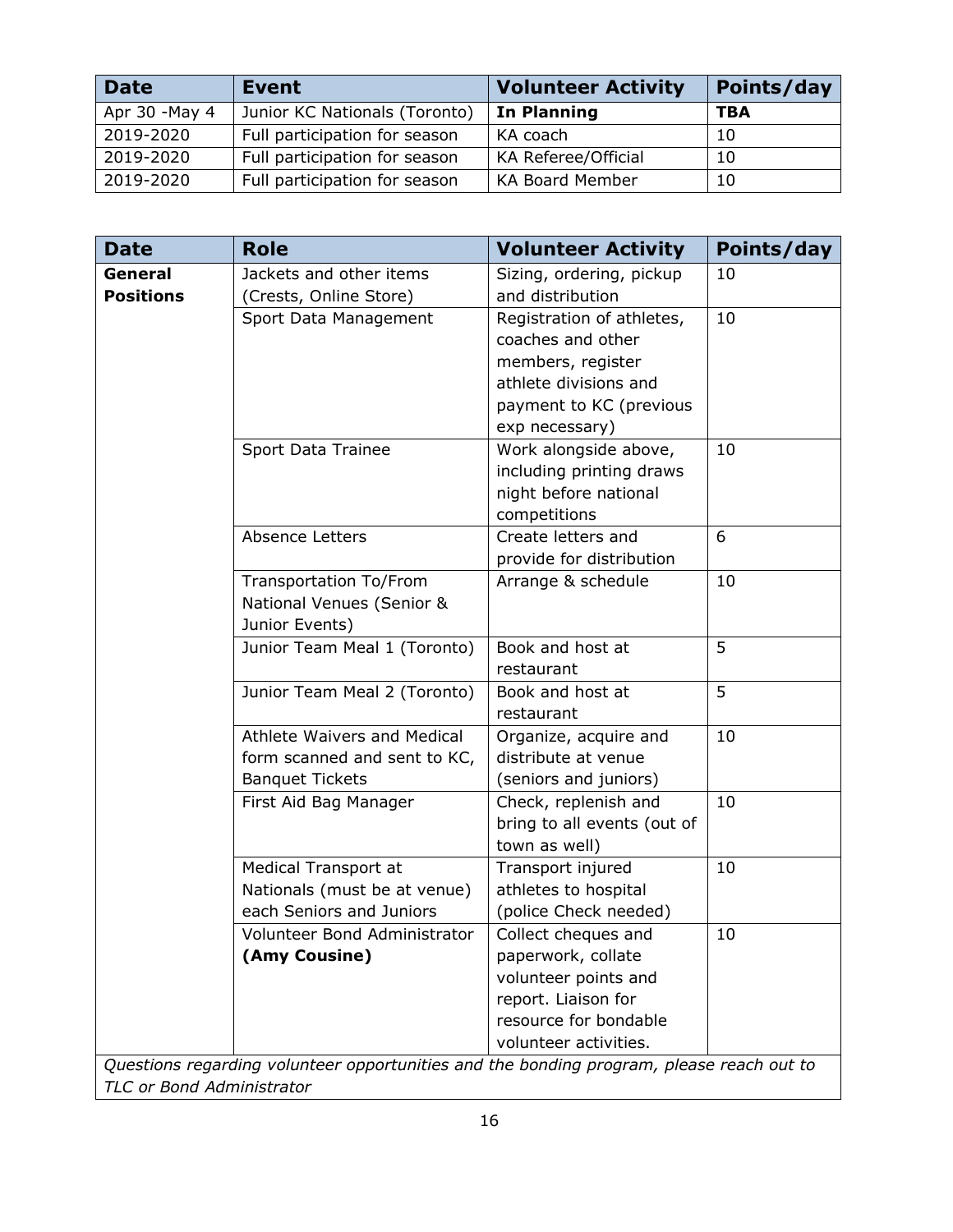| <b>Date</b>      | <b>Role</b>                           | <b>Volunteer Activity</b>      | Points/day |
|------------------|---------------------------------------|--------------------------------|------------|
| <b>Senior</b>    |                                       |                                |            |
| <b>Nationals</b> | Ambassador Team Rep                   |                                |            |
|                  | (accredited)                          |                                |            |
|                  | <b>Tables</b>                         |                                |            |
|                  | Set up/Tear down                      |                                |            |
|                  | Para Athlete Care (Police             |                                |            |
|                  | Check)                                |                                |            |
|                  | <b>Celebration Dinner for Seniors</b> | Book and host at<br>restaurant | 5          |
|                  |                                       |                                |            |
|                  |                                       |                                |            |
|                  |                                       |                                |            |
|                  |                                       |                                |            |
|                  |                                       |                                |            |

See [APPENDIX 2](#page-24-0) for

- Frequently asked questions
- Volunteer Tracking Form
- Volunteer Bond Policy Agreement Form (to be signed and returned).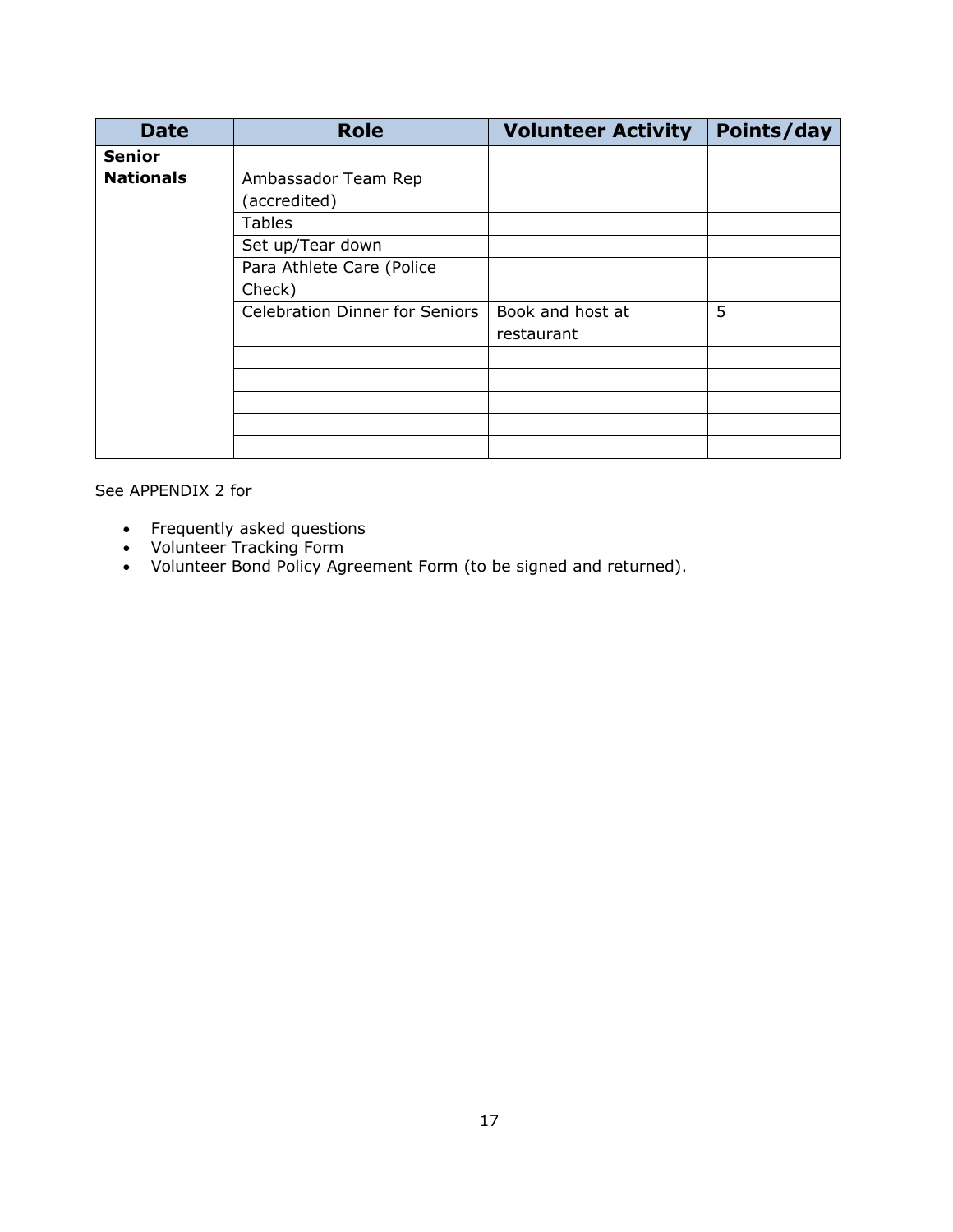## <span id="page-17-0"></span>**D. EVENT ATTENDANCE/TRAVEL INFORMATION**

This section is intended to assist Team Logistics Coordinators and Team Captains in the efficient and effective performance of their duties as well as to educate all athletes on the expectations of each athlete. The role of the Logistics Coordinators and Team Captains in ensuring the success of an event cannot be underestimated.

This section outlines the responsibilities of the leaders for various travel situations and also offers suggestions regarding the handling of accommodation, travel, training, competition and athlete safety.

Leading a large delegation is a challenging and demanding task, but is generally a very rewarding experience. Please read this entire manual carefully so that you understand the role of the Logistics Coordinators and the Team Captains, as well as understand the expectations of all athletes.

## <span id="page-17-1"></span>**TEAM LOGISTICS COORDINATORS**

Team logistics coordinators manage all nonathletic matters for the Team. Duties include but are not limited to:

- Managing bondable volunteer positions
- Coordinating activities with Team Captains and Karate Alberta Coaches
- Gather/compile all athlete details; including event kata or kumite, age at Nationals and weight
- Register athletes, coaches, and officials as required
- Book hotel accommodations for team members, coaches, officials, and designated board members
- Assign athletes to rooms
- Arrange for ground transportation as required
- Arrange for Team meals, outings, and banquet attendance as required
- Ensure athlete, coach, and official accreditations are distributed
- Communicate to athletes/parents clear expectations as to when athletes are required to be at their destination

#### <span id="page-17-2"></span>**TEAM CAPTAINS**

Each year, Karate Alberta selects two (2) team captains; one female and one male. The responsibility of the Team Captains includes; general leadership, liaison between the Team Logistics Coordinators, coaches, and athletes, and to support the Team Logistics Coordinators and Karate Alberta Coaches.

#### <span id="page-17-3"></span>**KARATE ALBERTA COACHES**

The primary function of team coaches is to prepare the athletes mentally and physically for competition and to provide guidance and technical support for the athletes during competition. All matters of athlete coaching, performance, conduct, and discipline will be the responsibility of the coaches. In addition, coaches act as ambassadors and advocates on behalf of the athletes in terms of ensuring that the technical elements of competition are being executed fairly and in accordance with the prescribed rules and regulations. In this respect, coaches are expected to represent Karate Alberta at all coaches meetings and to communicate all information/decisions arising from those meetings to the rest of the delegation.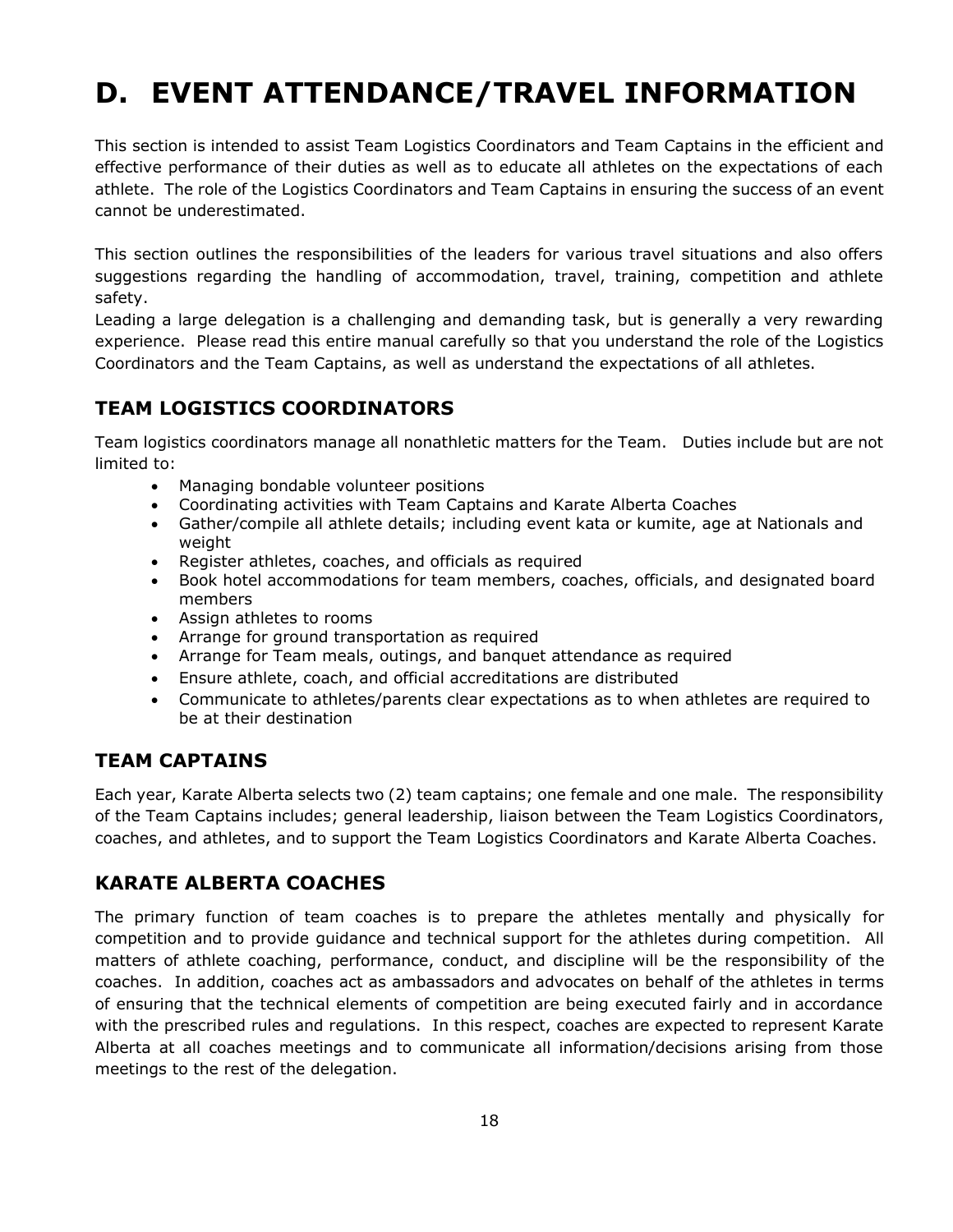## <span id="page-18-0"></span>**ATHLETE SAFETY**

Given the liability factor when travelling with a large group of athletes, safety considerations are of prime importance. This section is to remind coordinators, captains and athletes of the areas of concern.

Travel time is probably the time when athletes are exposed to the highest potential for problems. To avoid most situations:

- Team Logistics Coordinators and Team Captains will continually do a head count
- Athletes will be assigned a "buddy" and a "buddy-buddy" to have athletes continue to monitor each other.
- Team Logistics Coordinators will communicate a predetermined plan of action if someone becomes separated from the group.
- It will be required that all athletes travel in groups of two or more

Upon arrival at the destination, all athletes will have access to cell numbers of Team Logistics Coordinators, Team Captains, and/or approved designates. Team Logistics Coordinators will also have access to contact information of all athletes including athlete room numbers and cell numbers.

Team Logistics Coordinators will have in their possession all written medical authorizations, relevant medical information and contact information for parents as well as an emergency contact person in the event the parents cannot be reached.

In the event that medical assessment and/or treatment is required, the athlete will be accompanied to the hospital with a Team Logistics Coordinator or designate. The athlete's medical information will be taken to the hospital and the Team Logistics Coordinator or designate will make all reasonable attempts to contact the parents of any minor child before treatment.

#### <span id="page-18-1"></span>**TRAVEL**

Karate Alberta will send out communication to all athletes and parents regarding travel and accommodations for each tournament.

PLEASE SEE THE 2020 KARATE CANADA NATIONAL CHAMPIONSHIPS INFORMATION BULLETIN FOR:

- Citizenship requirements
- Competitor Eligibility Guidelines
- Divisions
- Age Eligibility Matrix

#### <span id="page-18-2"></span>**DRESS CODE**

Athletes are expected to wear their Karate Alberta team jackets while on all flights to and from competitions. During travel time  $only$  athletes may opt to wear jeans  $-$  the team jackets are mandatory. In addition, your Karate Alberta Team jackets are to be worn whenever appropriate in public places instead of any other street jackets.

While at the competition area all athletes are expected to wear their Karate Alberta team jackets with black Adidas pants or black leggings (women only) and appropriate athletic footwear.

Athletes should be prepared bring appropriate attire for a semi-formal banquet/celebration if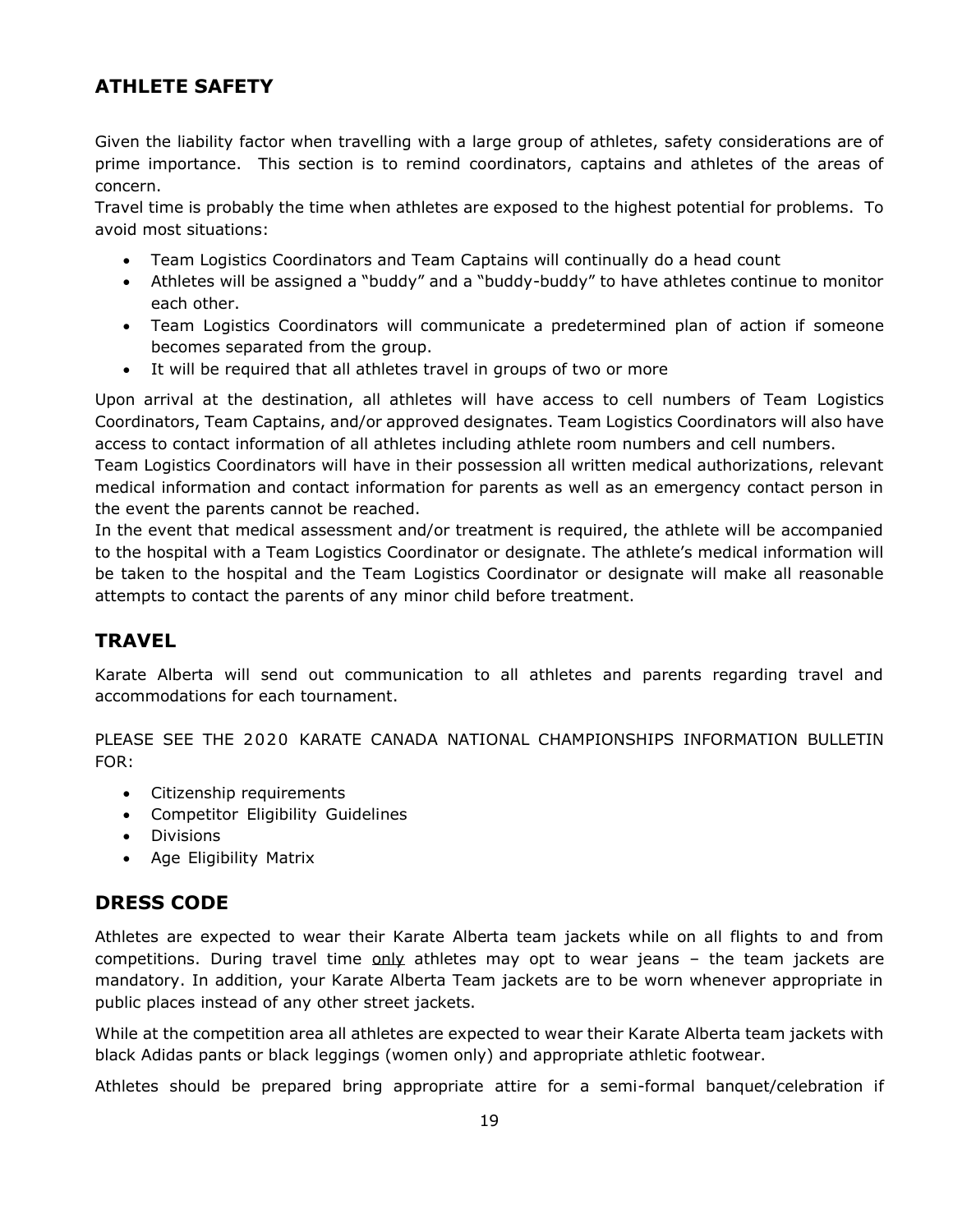appropriate.

Be sure your gi's are clean and ready for competition. Also, all athletes are to have the appropriate KA crest sewn on their gi before arriving at any Karate Alberta sanctioned event. If you require additional crests, please contact your team coordinators well in advance. There will be no opportunities to sew on crests once we have left for competition.

Each athlete should pack their own 'personal kit' for their gear bag containing band-aids, wrap, water bottle, etc. Please ensure items not suitable for a carry-on bag are added to your checked luggage.

## <span id="page-19-0"></span>**BAGGAGE**

Baggage handling can cause concerns at any time. Potential problems may be avoided by following these suggestions:

- Each individual should ensure that their baggage is properly labeled and is on the bus, van, etc. Each person is responsible to claim his or her own luggage at each destination and report to the Team Coordinators if luggage is missing.
- Carry-on luggage should contain all competition gi's and equipment and other small items required for competition. These items should never be checked with regular luggage.
- Each person is responsible to check with appropriate airline requirements regarding carry-on allowances.

## <span id="page-19-1"></span>**PERSONAL AND CONTINGENCY MONEY**

Athletes will be responsible for paying for the cost of all meals. It is suggested that each athlete budget for a minimum of \$50 per day for food. Souvenirs and other additional expenses are the responsibility of the athlete.

Karate Alberta will assist the athletes in ensuring all athletes are able to stock their room with food to control the costs of eating out and to ensure the athletes are getting proper nutrition prior to the tournament.

## <span id="page-19-2"></span>**SUGGESTED LIST OF WHAT TO BRING**

- First Aid Kit containing: Band-Aids, Tylenol, Advil, antiseptic spray, Polysporin, athlete tape, gauze pads, cotton swabs, throat lozenges etc. Please be aware of banned substances.
- Any prescription medication
- Emergency money
- Sewing Kit
- Bar of laundry soap
- Alarm clock/ watch/ phone
- Personal hygiene products
- Appropriate clothing for climate
- Travel itinerary and competition schedule
- Books/ crosswords, etc.
- Dress clothes for banquet (if appropriate)
- Passport and Driver's License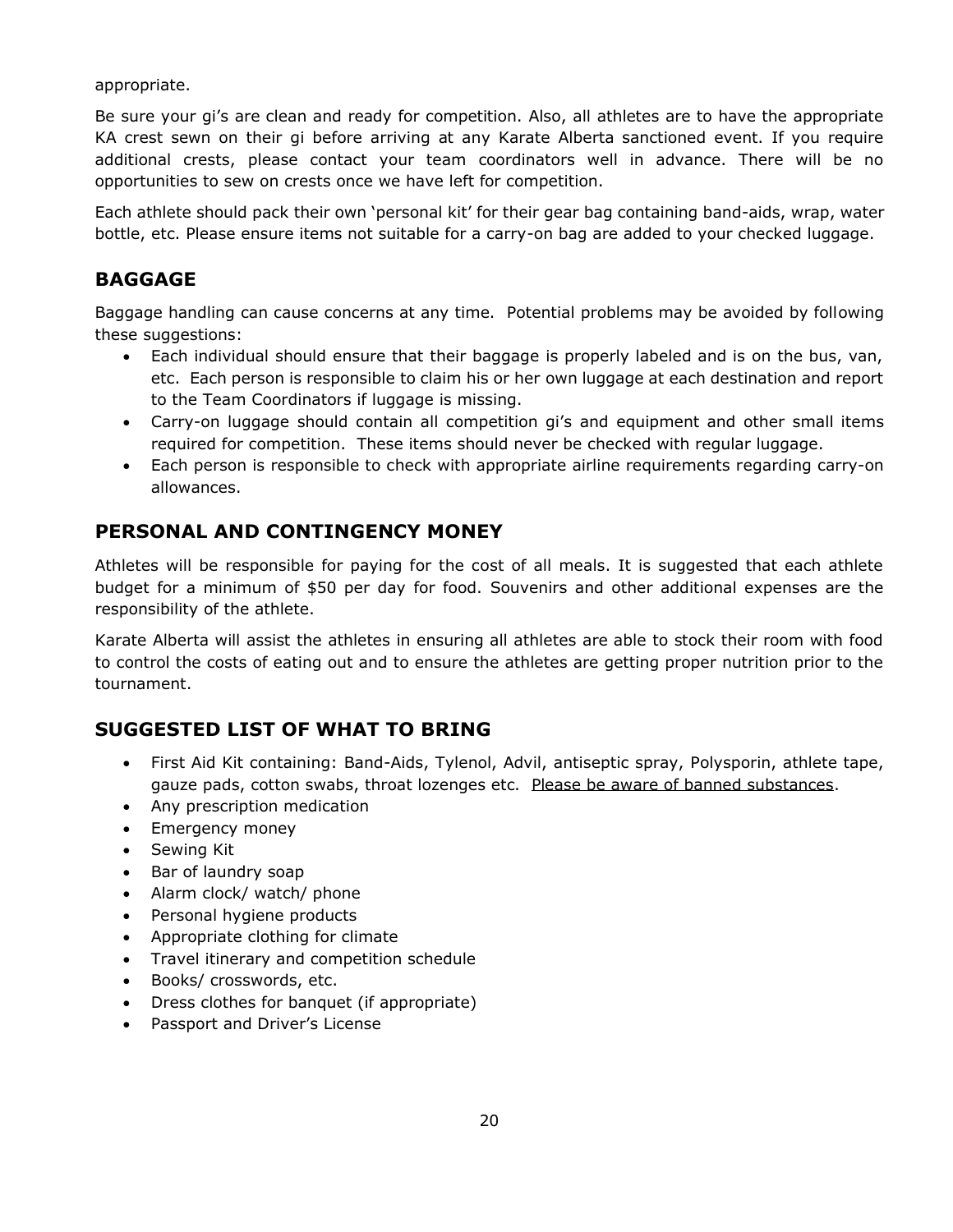# <span id="page-20-0"></span>**E. APPROPRIATE CONDUCT**

## **ASSOCIATED DOCUMENT TO BE SIGNED**

Karate Alberta Athlete Agreement (see APPENDIX 3)

## <span id="page-20-1"></span>**INTRODUCTION**

Members of Karate Alberta are expected to conduct themselves at all times in the spirit of fair play and in a responsible manner. While representing Alberta, it is expected that all participants (athletes, team captains, coaches and team coordinators) will fulfill their roles and responsibilities as outlined in this handbook. Individuals who fail to do so will be subject to discipline. Though several infractions have been listed in this document, please note that this is not inclusive. All parties concerned will deal with any infraction in an appropriate manner.

Karate Alberta is committed to providing an environment in which all individuals are treated with respect. Team members will refrain from comments or behaviors that are disrespectful, offensive, abusive, racist or sexist. Being a member of Karate Alberta is an honor and should be treated as such.

Exhibiting behavior which is unbecoming of a Karate Alberta member or which negatively reflects on the association or the Province of Alberta is strictly prohibited. All members of Karate Alberta will represent Alberta with dignity, personal integrity and within the spirit of fair play at all times. All members of Karate Alberta will show respect for the social and cultural values of their own team members, officials, athletes from other provinces and territories, and host personnel.

At any time you are travelling with Karate Alberta, if you of someone else finds themselves in an uncomfortable situation and is unsure of what to do, please contact a Team Coach or Team Coordinator.

Athletes are expected to work as a team and support each other as a team. While other team members are competing, it is expected that athletes are in the stands as much as possible supporting and cheering for the Karate Alberta Team. It is also expected that athletes act respectfully to the other provincial teams no matter what the circumstances.

Athletes should not expect to get any homework/studying done throughout the weekend. Athletes are expected to be ready to compete and to enjoy the experience of being at Nationals. Outside distractions are discouraged.

#### <span id="page-20-2"></span>**ALCOHOL AND TOBACCO**

Alberta Law defines a minor as a person under the age of 18 years. This is also the legal age in Quebec and Manitoba. The legal age in the rest of the country is 19 years of age.

Minors shall not consume alcohol and not use any tobacco products at any time during team travel to or from the event. Minors found possessing any alcohol or tobacco products will have these items confiscated, and will be subject to further discipline.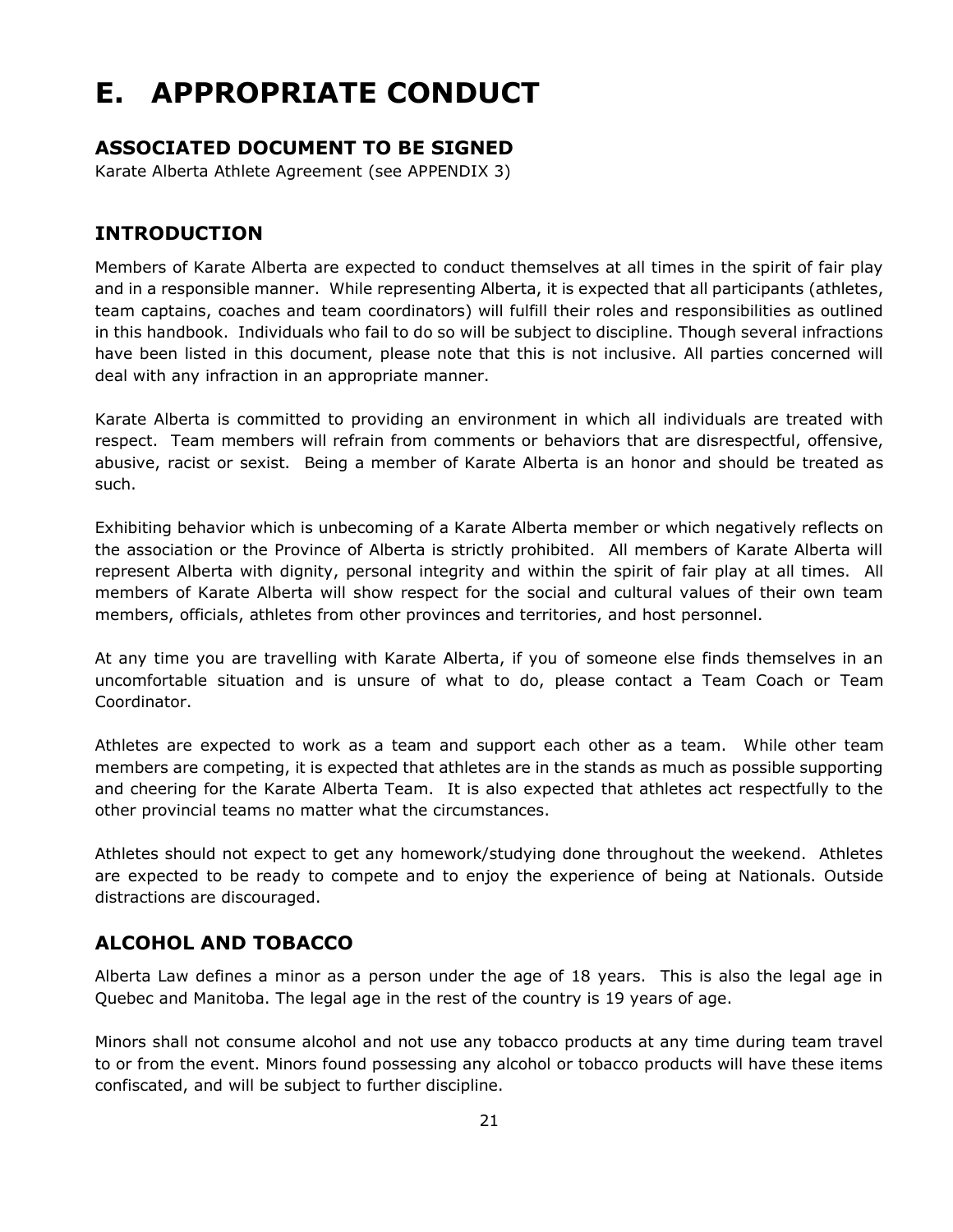All Karate Alberta members who are of legal drinking age are encouraged to take reasonable steps to manage the responsible consumption of alcoholic beverages in social situations associated with the events and should make every attempt not to consume alcohol in the presence of minor athletes.

#### <span id="page-21-0"></span>**ATHLETE CURFEW**

Curfew will be decided by the Karata Alberta Coaches in conjunction with the Team Coordinators. All athletes, coaches, and coordinators will stay in their assigned room accommodation and all athletes will abide by the curfew.

All members of Karate Alberta will show respect for their own team members and other team members, athletes, coaches and coordinators of all provinces and territories by not creating a disturbance or disruption after the established curfew.

No male participants are allowed to enter the rooms of female participants and no female participants are allowed to enter the rooms of male participants unless directly supervised by a support staff member. If the participants want to socialize they will do so in the lobby or quietly in the halls.

## <span id="page-21-1"></span>**ILLEGAL DRUGS**

All Karate Alberta members will be "drug-free" except for medication prescribed by a physician that has been declared to the Team Coordinator. There will be zero tolerance for the use of illegal drug substances by any member of Karate Alberta. Any team member found in the possession of illegal drugs will be subject to discipline.

#### <span id="page-21-2"></span>**SOCIAL MEDIA**

Athletes are reminded that they are representing the Province of Alberta and the sport of karate. All forms of communication on social media should reflect the highest standard of expectations of the athletes. Any inappropriate use of social media that has the potential to negatively impact the reputation of the athletes, coaches, or team will be subject to disciplinary action.

#### <span id="page-21-3"></span>**CELL PHONE/SMART PHONE USE**

While the Karate Alberta coaches and team coordinators acknowledge that cell phones will provide an effective and efficient means of communication with the team, between athletes, between athletes and their families and friends, and can also be used to help prepare an athlete for competition (i.e. listening to music); the coaches and coordinators also realize that cell phones/smart phones can create unhealthy distractions during competition. Athletes are reminded that outside of communication and event preparation, during the competition they are expected to be fully participating in the competition including training, physical and mental preparation, and supporting their teammates when not competing. The coaches and coordinators would also like to remind the athletes that communication during the competition is subject to the same expectations that has been laid out in the code of conduct. Any communication that is determined to be disrespectful or inappropriate will be subject to disciplinary action.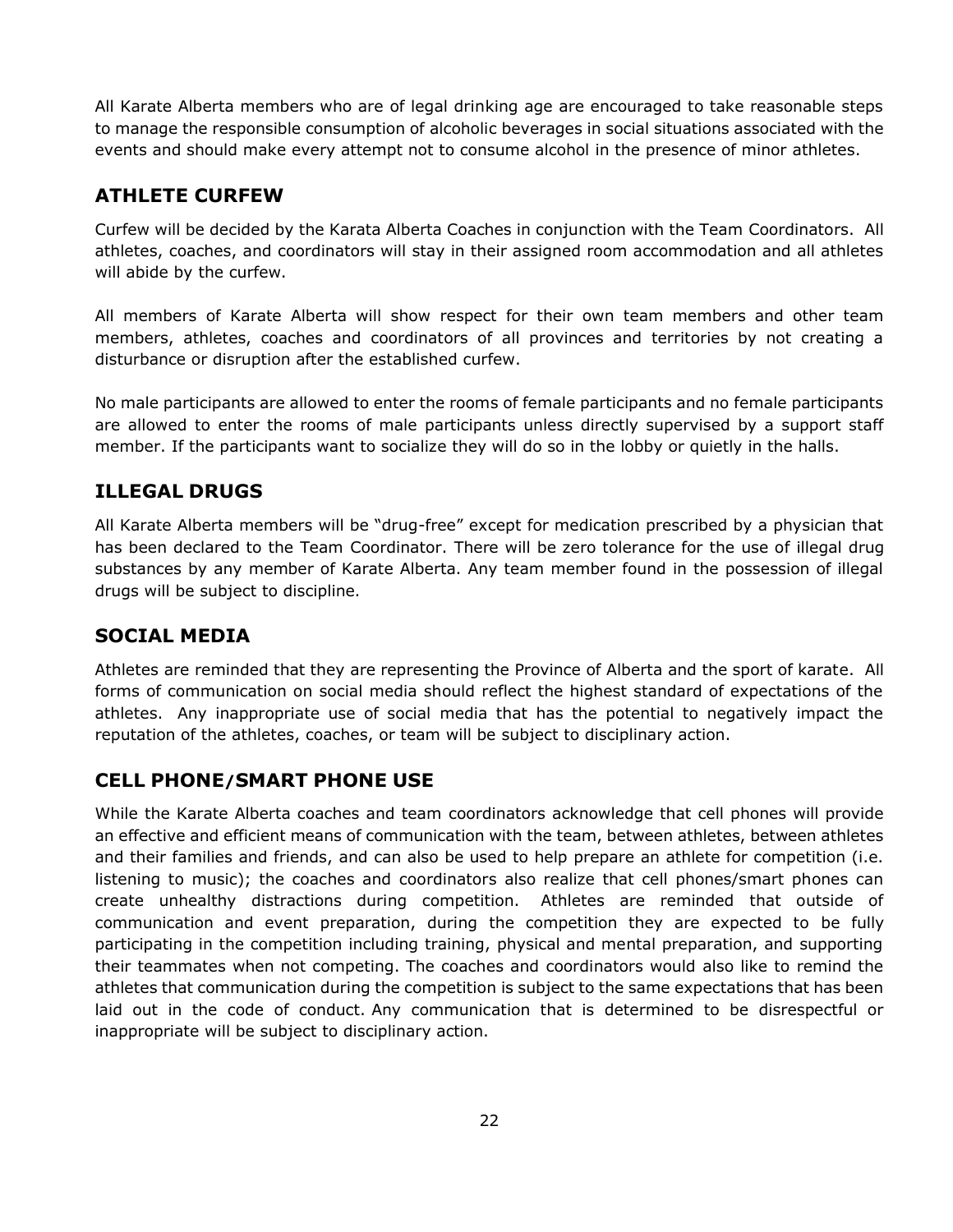## <span id="page-22-0"></span>**KARATE ALBERTA 3-STRIKES POLICY**

The KA provincial team has implemented a '3-strikes policy' for all team prospects. If an athlete fails to adhere to the rules and policies implemented to benefit the individual and the team the coaches and/or coaching committee may pursue disciplinary action against the athlete. If the infraction is great enough the team member can be suspended or expelled from the team immediately and/or indefinitely.

## <span id="page-22-1"></span>**ACTIONS THAT CONSTITUTE A STRIKE**

- Unexcused absences from all mandatory trainings and/or clinics will receive a minimum of two strikes
- You must attend all training sessions
- Unexcused late arrival to training
- Not contributing to set up and take down of equipment at team trainings and team events.
- Late payment of training or seminar fees or submission of required paperwork/forms
- Behavioral issues in/out of team events
- Misuse of all forms of social media

## <span id="page-22-2"></span>**SERIOUS INFRATIONS WITH ZERO TOLERANCE**

- Alcohol abuse (under-age drinking, public intoxication or inappropriate behavior)
- Drug abuse
- Taking performance enhancing substances
- Discrimination
- Bullying
- Sexual abuse
- Illegal activities
- Disrespectful behavior towards coaches, team coordinators, teammates or team support staff
- Any action that causes harm to the reputation of karate and/or Karate Alberta.

All disciplinary action will be reviewed by the Coaches and Coaching Committee prior to an official decision being made.

In the case of an appeal, it would then be taken to the Karate Alberta Board of Directors

#### **ALL ATHLETE'S MUST READ AND FOLLOW THE KARATE CANADA CODE OF CONDUCT AND ETHICS**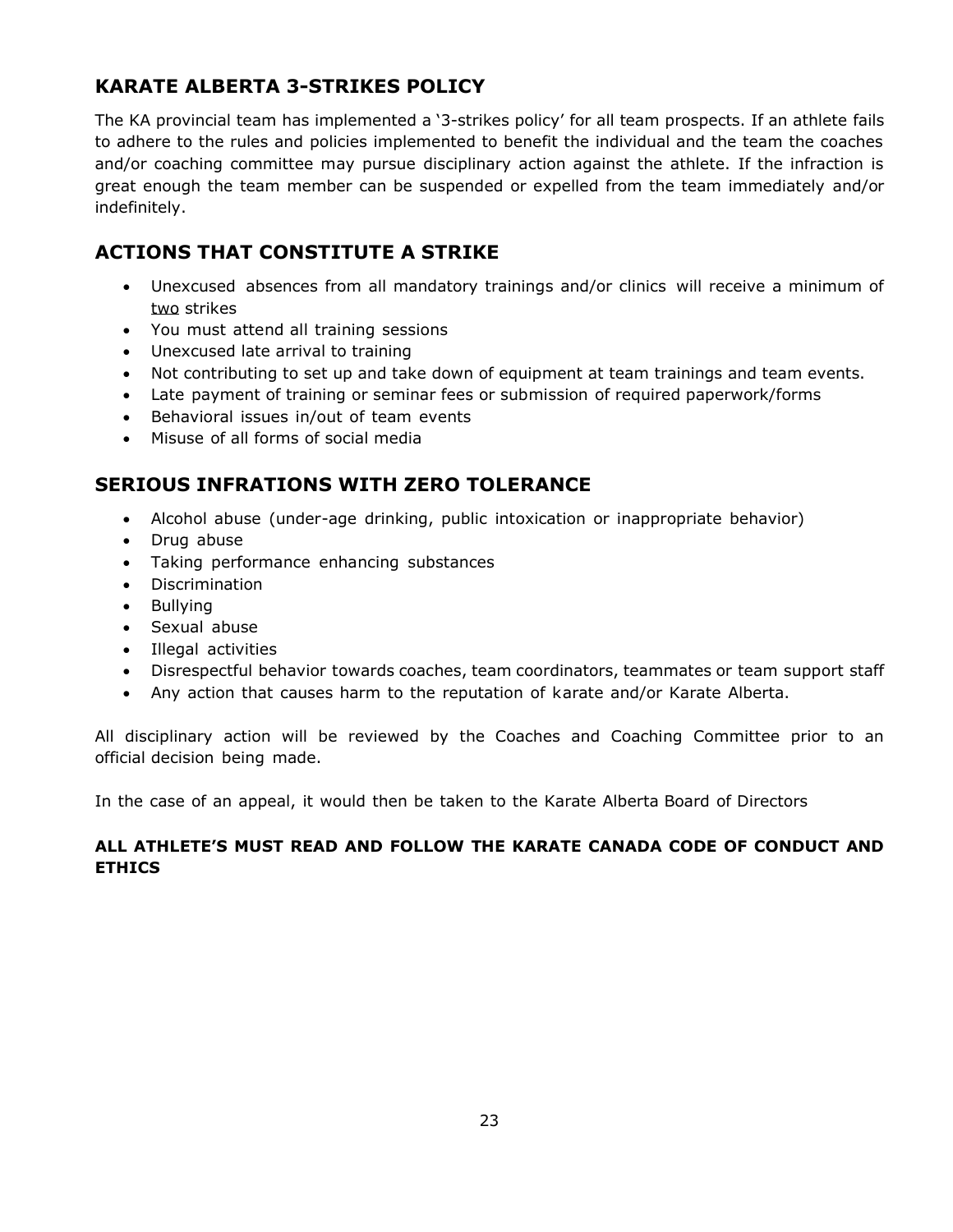## <span id="page-23-0"></span>**APPENDIX 1**

## <span id="page-23-1"></span>**COACHING ORG CHART**

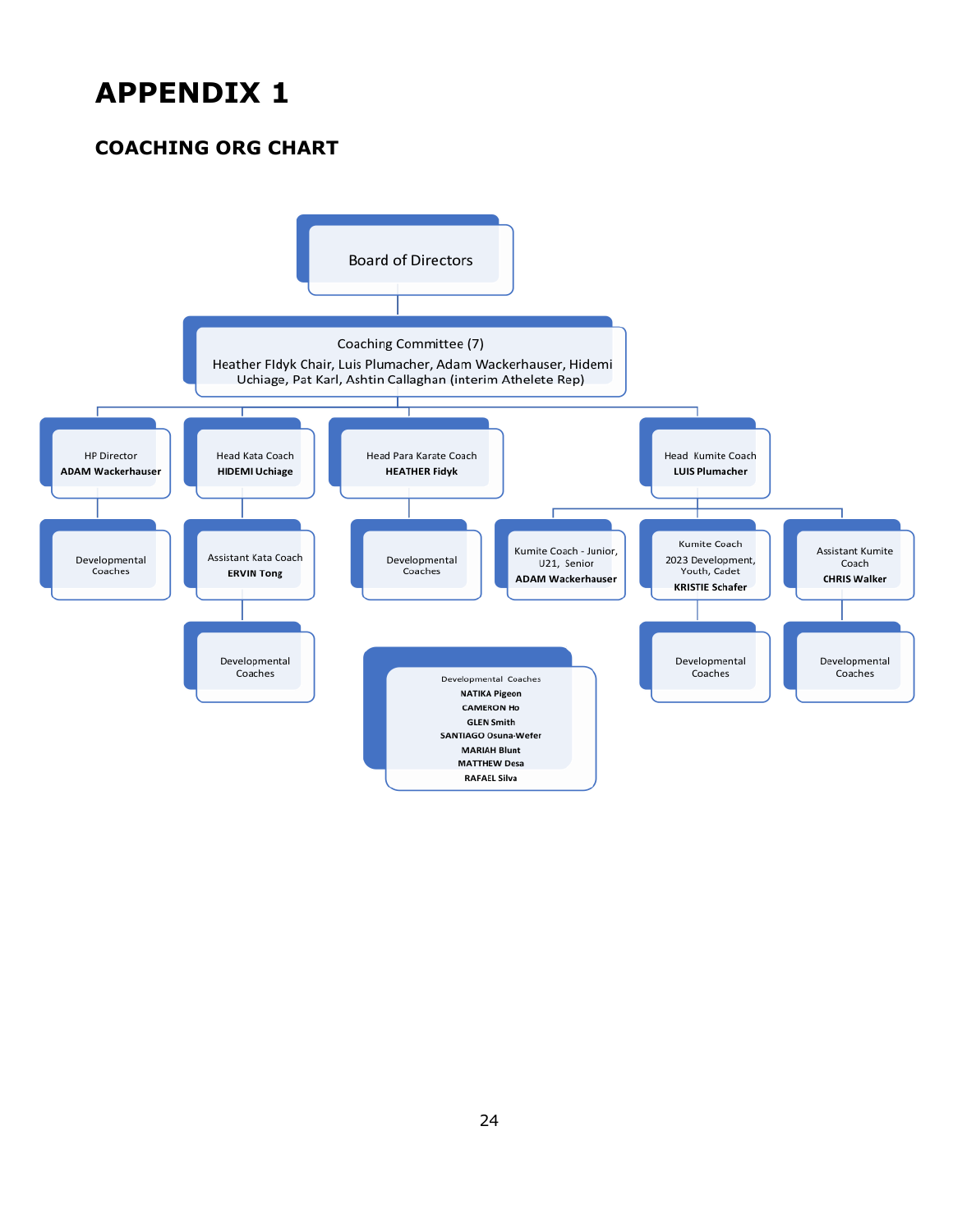## <span id="page-24-1"></span><span id="page-24-0"></span>**APPENDIX 2 VOLUNTEER BOND FREEQUENTLY ASKED QUESTIONS**

#### **Why is there a bond fee?**

Each season KA operates competitions and training events in preparation for nationals. There are a number of tasks and duties that need to be completed to ensure Karate Alberta is able to send athletes to Karate Canada Nationals. Karate Alberta relies on the efforts of all families to ensure that these events are a success. The bond program has been introduced to encourage Association members to get involved with KA. Many hours of volunteer work are needed to operate a quality Provincial Karate Program.

#### **How much is the volunteer bond?**

The bond is \$200.00 per family; per season.

#### **How many points do I need to complete this season?**

Every family will need to complete **10** points.

#### **How can I find out how many bond points I have completed? Who is tracking my bond?**

Each time you participate in a bond earning event, you will record the event and time on your **Volunteer Bond Tracking Form,** and have it initialed by a designated team coach, team logistics coordinator or someone in charge of the event you're helping with. When you have completed 10 bond points, you will be required to submit your tracking sheet to the **Volunteer Bond Administrator** to receive your bond cheque back. YOU are responsible to report your own volunteer bond requirement to KA. The Volunteer Bond Tracking Form is accessible on the KA website or by contacting the Bond administrator and MUST be used to record/submit your volunteer bond points by May 8, 2020.

#### **What if I don't make the team?**

#### **You are required to pay your bond at the beginning of the season and work it off whether you make the team or not.**

#### **If I am only able to complete a portion of the bond, will you still cash my cheque?**

Yes, all families must complete a total of 10 points to fulfill their bond agreement and receive their bond cheque back. This is not a pro-rated program.

#### **Can I work off my bond next year?**

No, we need volunteers every season, we are working only for this season. Once this season closes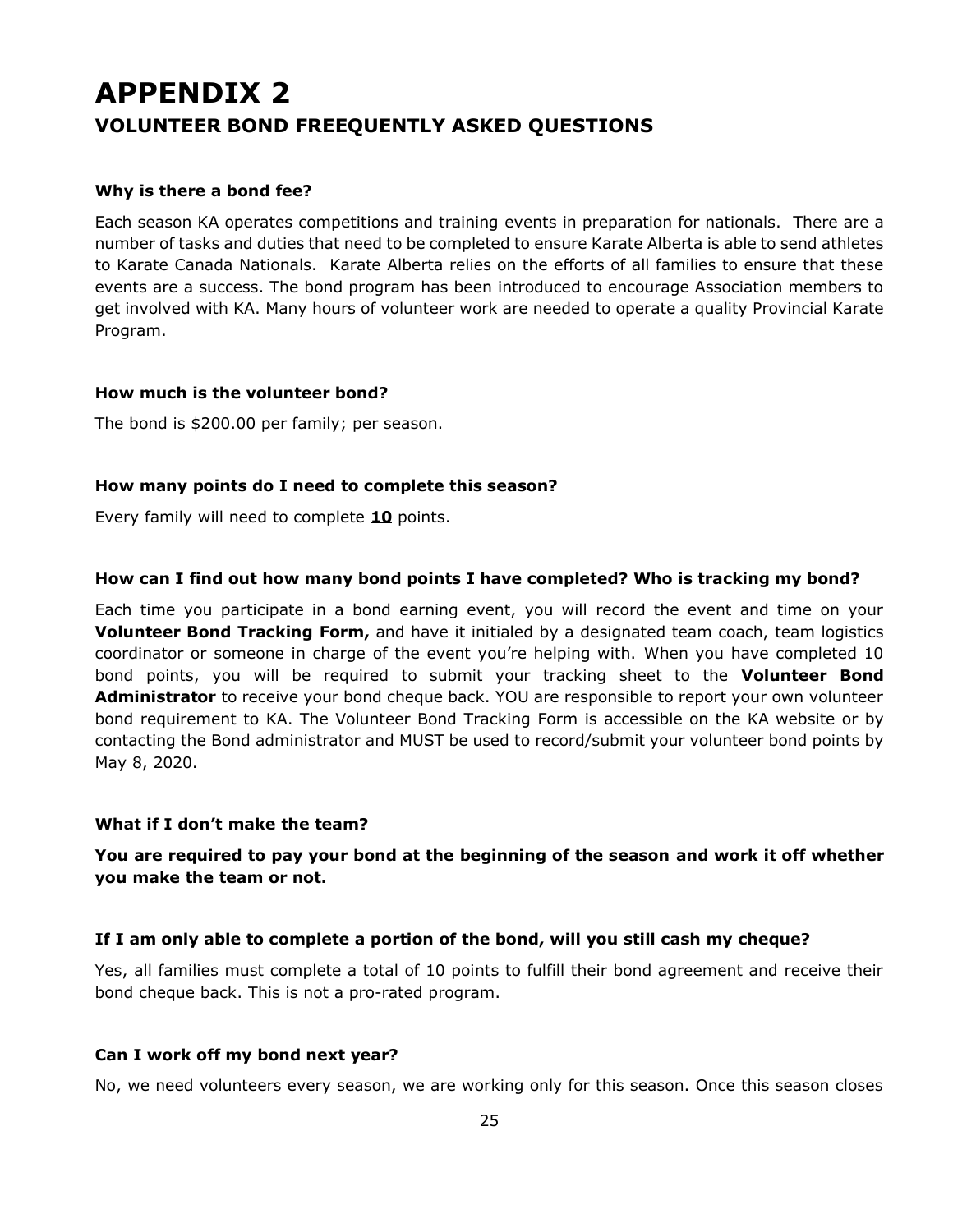at Nationals, we move onto a new season.

#### **I don't have time to volunteer/I am too busy to volunteer; do I have to participate in the bond program?**

No, you can choose to opt out of the bond program, just complete the Bond Submission Form and select that you wish to "opt out" of the program and submit your cheque in the amount of \$200.00.

#### **Ten points/hours of volunteer time seems very difficult to complete! What if my family doesn't have time to volunteer?**

It is actually very easy to accumulate 10 hours of volunteer time throughout the year. You can work off your bond hours assisting throughout the year, assisting with preparation of National events or volunteering at the Seniors Nationals for the 2019/2020 year.

#### **What if I am not out-going, or don't know a lot about karate?**

There are lots of volunteer opportunities that are behind-the-scenes and can be well-suited for your own strengths and talents. The Fundraiser Director and Team Logistics Committee can always need a lending hand. Are you good at organizing? Help out the Tournament Director with scheduling and organizing a tournament (better yet, offer to be the Tournament Director).

#### **Can my whole family participate and help me earn my volunteer points?**

Yes! As long as each volunteer is 14 years of age or older, you can recruit your high school student, grandparents, or other family members to help you collect your 10 points. Sign up to volunteer together at the same event and make it a fun family day!

#### **What if I have a few extra volunteer receipts at the end of the year and my friend needs a few to complete their 10 points? Can I give away my receipts to help out other karate families if I have extra?**

Points are earned per family (Parents, Guardians, Siblings over the age of 14 years), point sharing or selling is not permitted.

#### **When do I get my Volunteer Bond Hours tracking Form initialed?**

The Volunteer Bond Hour Tracking Form should be initialed at the time of services being provided or at end of each event. Please do not come to coaches or TLC/Managers at the end of season asking them to remember what you did during the season, especially for event volunteering. This will not be accepted.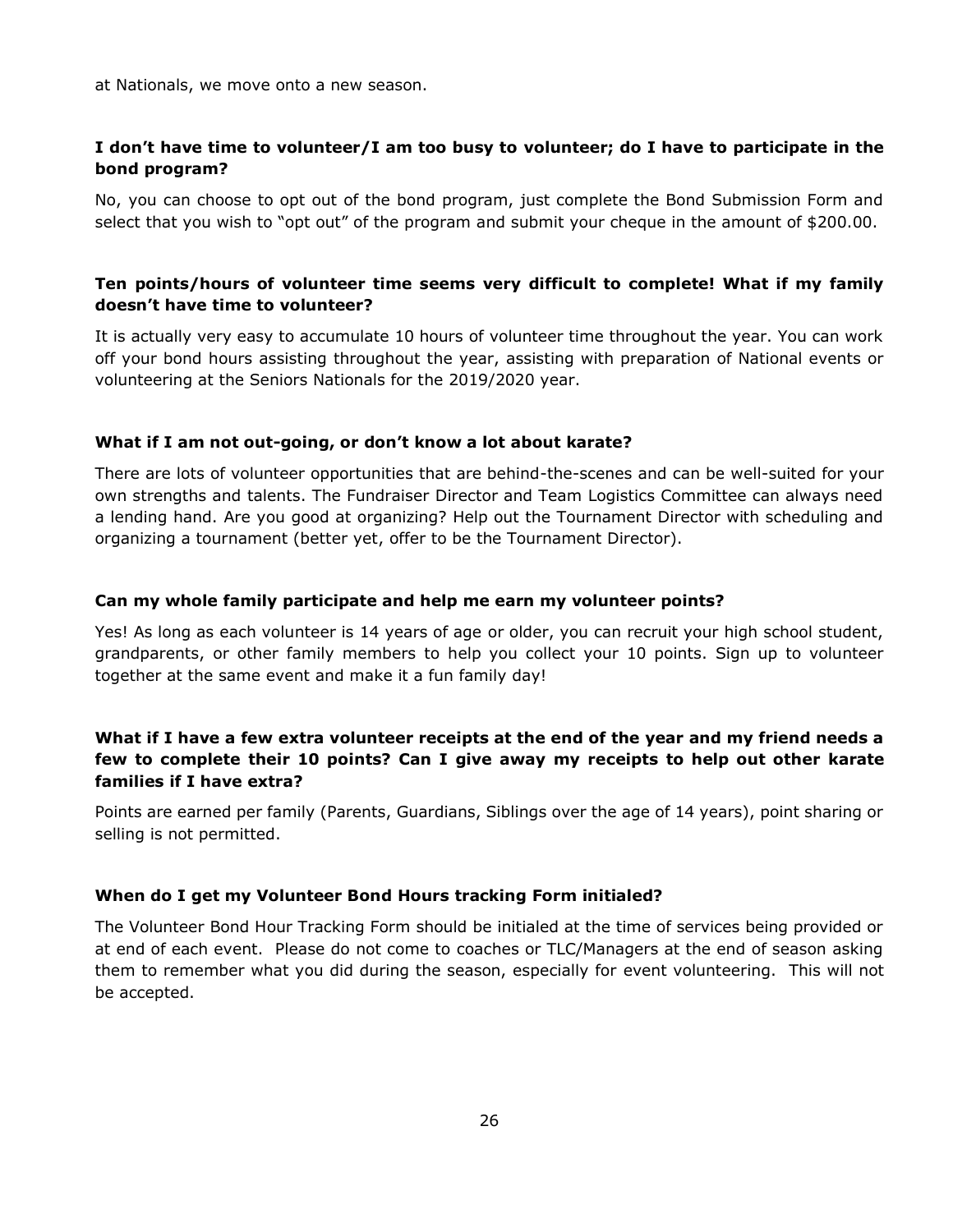## <span id="page-26-0"></span>**VOLUNTEER BOND HOURS TRACKING FORM**

## **2019 - 2020 SEASON**

You will receive approximately 1 bond point for each hour of volunteering. Anyone over the age of 14 can volunteer towards bond hours for your family. All jobs need to be signed off by either of the following in order to be counted towards your bond hours- designated team coach or team manager. When you have completed your 10 points please submit this form to your Team Manager or the Bond Administrator for the return of your cheque.

**ATHLETE NAME: \_\_\_\_\_\_\_\_\_\_\_\_\_\_\_\_\_\_\_\_\_\_\_\_\_\_\_\_\_\_\_\_** 

#### **PARENTS / GUARDIANSAME(s):\_\_\_\_\_\_\_\_\_\_\_\_\_\_\_\_\_\_\_\_\_\_\_\_\_\_\_\_\_\_\_\_\_\_\_\_\_\_\_\_**

| Job | <b>Date</b> | # Points | <b>Signed off by</b> |
|-----|-------------|----------|----------------------|
|     |             |          |                      |
|     |             |          |                      |
|     |             |          |                      |
|     |             |          |                      |
|     |             |          |                      |
|     |             |          |                      |
|     |             |          |                      |
|     |             |          |                      |
|     |             |          |                      |
|     |             |          |                      |
|     |             |          |                      |
|     |             |          |                      |
|     |             |          |                      |
|     |             |          |                      |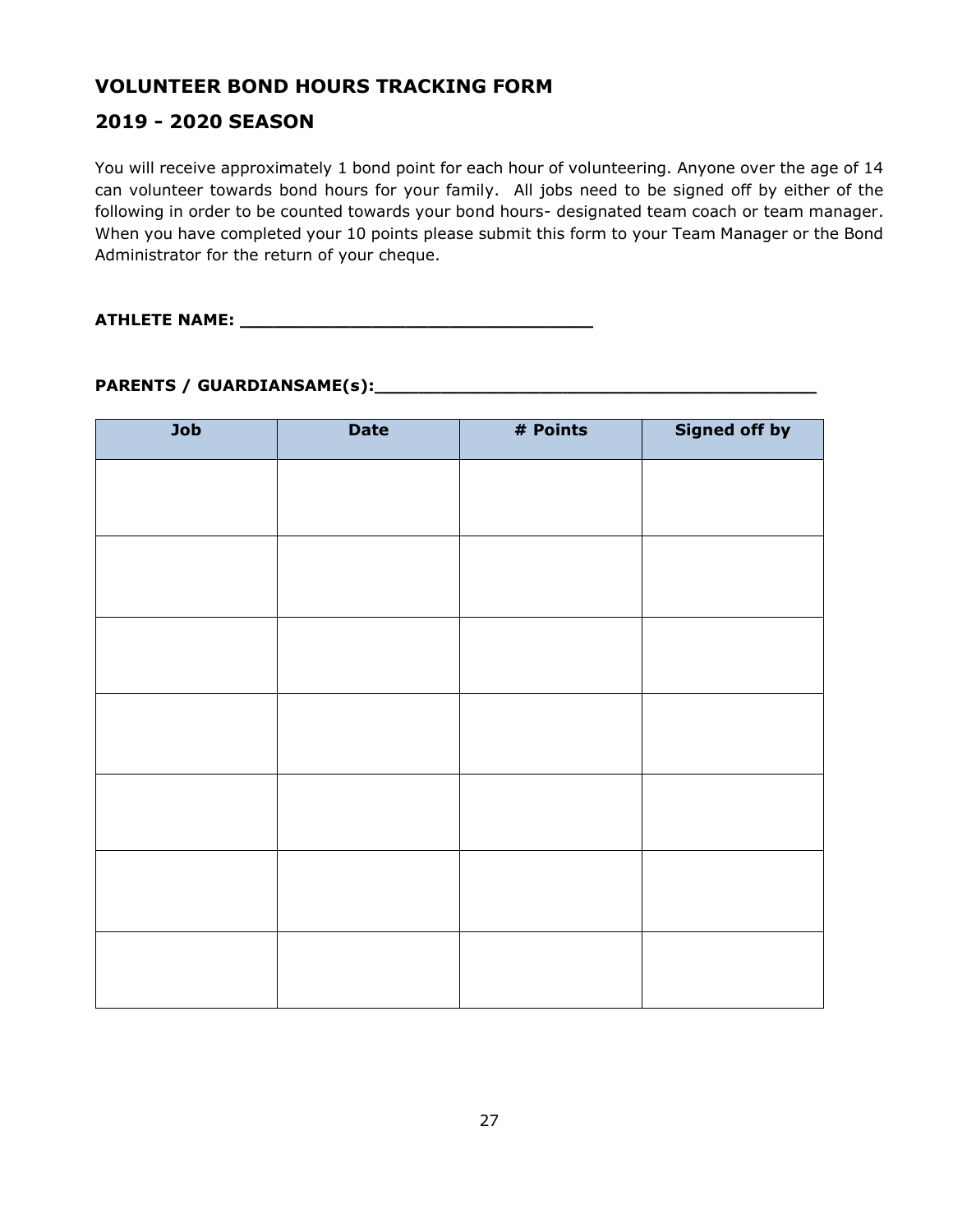## <span id="page-27-0"></span>**VOLUNTEER BOND POLICY AGREEMENT**

This document needs to be signed.

For ease of handling the Volunteer Policy Agreement is a separate document in this package.